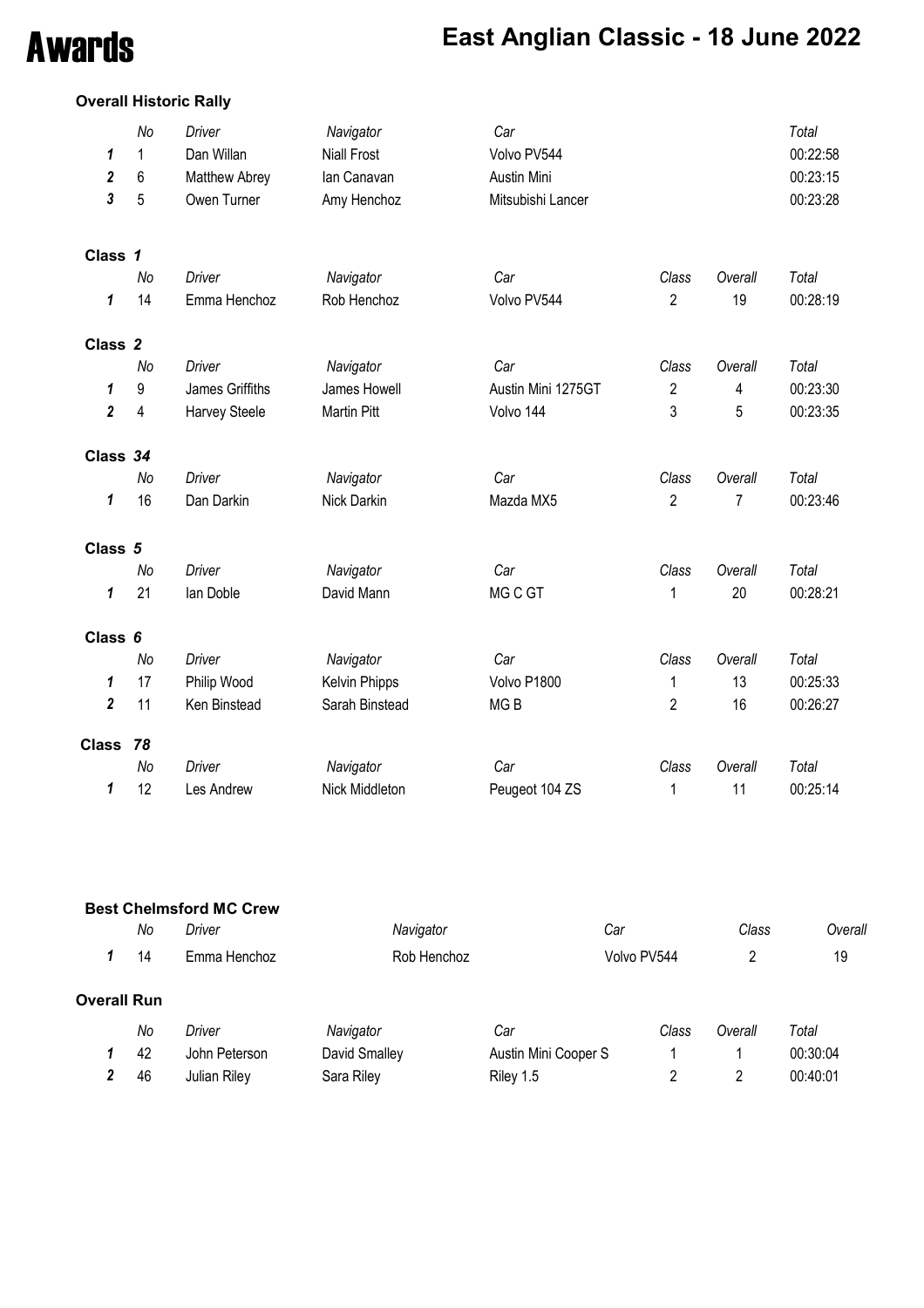## Overall Results **at the Finish**

#### **Historic Rally**

#### **East Anglian Classic - 18 June 2022**

| Pos            | Car            | <b>Penalty</b> |                | <b>Class</b>            | Exp             | Driver                | Club                             | Chmp | Navigator             | Club                  | Chmp Year Car |      |                              | cc   |
|----------------|----------------|----------------|----------------|-------------------------|-----------------|-----------------------|----------------------------------|------|-----------------------|-----------------------|---------------|------|------------------------------|------|
| $\mathbf{1}$   | 1              | 00:22:58       | $1 \quad 1$    |                         | 1 M             | Dan Willan            | Kirkby Lonsdale                  | HC   | <b>Niall Frost</b>    | <b>Ilkley DMC</b>     |               |      | 1962 Volvo PV544             | 1800 |
| $\overline{c}$ | 6              | 00:23:15       | $1\quad 2$     |                         | 2M              | <b>Matthew Abrey</b>  | Chelmsford MC                    |      | lan Canavan           | Ilkley                |               | 1974 | Austin Mini                  | 1287 |
| 3              | 5              | 00:23:28       | $\mathbf{1}$   | 34                      | 3M              | Owen Turner           | Chelmsford MC                    |      | Amy Henchoz           | llkey                 |               | 1977 | Mitsubishi Lancer            | 1600 |
| 4              | 9              | 00:23:30       | 2 <sub>2</sub> |                         | $4 \, M$        | James Griffiths       | <b>HRCR</b>                      | HC   | James Howell          | <b>HRCR</b>           | HC            | 1972 | Austin Mini 1275GT           | 1275 |
| 5              | 4              | 00:23:35       | 3              | $\overline{2}$          | 5M              | <b>Harvey Steele</b>  | <b>HRCR</b>                      | HC   | <b>Martin Pitt</b>    | <b>HRCR</b>           |               | 1971 | Volvo 144                    | 1986 |
| 6              | 8              | 00.23.44       | $\overline{4}$ | $\overline{2}$          | 6 M             | Gavin Rogers          | Tavern                           |      | Suze Endean           | Chelmsford/South Oxo  |               | 1971 | <b>Reliant Scimitar SE5A</b> | 2994 |
| $\overline{7}$ | 16             | 00:23:46       | $\overline{2}$ | 34                      | 7M              | Dan Darkin            | <b>VCRR</b>                      |      | Nick Darkin           | <b>HRCR</b>           |               | 1990 | Mazda MX5                    | 1597 |
| 8              | $\mathbf{3}$   | 00:24:12       | 5              | $\overline{2}$          | 8 M             | Dave Leadbetter       | <b>HRCR</b>                      |      | Cath Woodman          | <b>HRCR</b>           |               | 1974 | <b>BMW 2002</b>              | 1990 |
| 9              | $\overline{7}$ | 00:24:26       | 6              | $\overline{2}$          | 9 M             | Paul Hernaman         | <b>HRCR/West Suffolk</b>         |      | lain Tullie           | HRCR/likley DMC       | $\sf HC$      | 1972 | Porsche 911                  | 2700 |
| 10             | 13             | 00:25:13       | 3              | 34                      | $10$ M          | Tim Tordoff           | Matlock                          | HC   | lan Frazer            | Matlock               | HC            |      | 1989 Peugeot 205             | 1580 |
| 11             | 12             | 00:25:14       | $\mathbf{1}$   | 78                      | $1\,c$          | Les Andrew            | <b>HRCR</b>                      | HC   | Nick Middleton        | HRCR / Alwoodley MC   |               |      | 1981 Peugeot 104 ZS          | 1219 |
| 12             | 23             | 00:25:19       | $\overline{2}$ | 78                      | 2 <sub>c</sub>  | Hugh Garnish          | <b>HRCR</b>                      | HC   | David Bell            | <b>HRCR</b>           | HC            |      | 1977 Ford Fiesta             | 1598 |
| 13             | 17             | 00:25:33       | 1              | 6                       | 3 <sup>c</sup>  | Philip Wood           | <b>HRCR/Potteries &amp; Newc</b> | HC   | <b>Kelvin Phipps</b>  | HRCR/Matlock & DMC    | HC            |      | 1964 Volvo P1800             | 2000 |
| 14             | 15             | 00:26:01       | 3              | - 78                    | $4\,c$          | Angus McQueen         | HERO / HRCR                      | HC   | Mike Cochrane         | HERO / Blackpalfrey   | HC            |      | 1982 BMW 323i                | 2295 |
| 15             | 20             | 00:26:03       | $7^{\circ}$    | $\overline{2}$          | $11$ M          | Paul O'Kane           | <b>HERO</b>                      |      | Henry Carr            | Ilkley & DMC / HRCR   | HC            |      | 1975 Mercedes Benz 280 SL    | 2975 |
| 16             | 11             | 00:26:27       | $\overline{2}$ | 6                       | 5 <sup>c</sup>  | Ken Binstead          | <b>HRCR</b>                      | HC   | Sarah Binstead        | <b>HRCR</b>           | HC            |      | 1973 MG B                    | 1800 |
| 17             | 19             | 00:26:39       | 3              | 6                       | 6 C             | Simon Malins          | <b>HRCR</b>                      | HC   | Suzanne Barker        | <b>HRCR</b>           | HC            |      | 1973 Hillman Hunter          | 1725 |
| 18             | $\mathbf 2$    | 00:28:02       | 4              | 34                      | $12$ M          | Leigh J Powley        | <b>HRCR</b>                      | HC   | <b>Brian Goff</b>     | <b>HRCR</b>           | HC            | 1986 | <b>Toyota Corolla</b>        | 1587 |
| 19             | 14             | 00:28:19       | $\overline{2}$ | $\overline{\mathbf{1}}$ | 13 $M$          | Emma Henchoz          | HRCR/Chelmsford MC               |      | Rob Henchoz           | HRCR/Chelmsford MC    |               | 1960 | Volvo PV544                  | 1800 |
| 20             | 21             | 00:28:21       | 1 <sub>5</sub> |                         | 7 <sub>c</sub>  | lan Doble             | <b>HRCR/SCCON</b>                | HC   | David Mann            | <b>SCCON</b>          |               |      | 1970 MG C GT                 | 2913 |
| 21             | 18             | 00:28:37       | 2 <sub>5</sub> |                         | 8 C             | <b>Bill Cleyndert</b> | <b>HERO</b>                      |      | <b>Emily Anderson</b> | <b>HRCR</b>           |               |      | 1928 Ford Model A Special    | 3600 |
| 22             | 27             | 00:28:52       | 8              | $\overline{2}$          | $14$ M          | <b>Stanley Graham</b> | Wickford AC/HRCR                 | HC   | Liz Jordan            | Maidstone & Mid Kent/ | HC            | 1972 | Triumph Dolomite 1850        | 1854 |
| 23             | 35             | 00:29:55       | 4              | - 6                     | 9 <sup>C</sup>  | Phil Cheek            | HRCR / KDMC                      | HC   | Chris Rhodes          | <b>HRCR</b>           | HC            | 1970 | Hillman Hartwell Aveng       | 1600 |
| 24             | 33             | 00:30:41       | 5              | - 6                     | 10 <sub>c</sub> | Paul Heaney           | <b>HRCR</b>                      | HC   | Sandra Heaney         | <b>HRCR</b>           | HC            | 1969 | Lancia Fulvia                | 1300 |
| 25             | 40             | 00:30:57       | 6 <sub>6</sub> |                         | 11 $c$          | Lee Davies            | <b>HRCR</b>                      | HC   | <b>Richard White</b>  | <b>HRCR</b>           | HC            | 1973 | Austin Mini                  | 1275 |
| 26             | 22             | 00:31:15       | 4              | 78                      | 12 <sub>c</sub> | Mark Goodwin          | HRCR/Knutsford DMC               | HC   | <b>Anthony Davies</b> | HRCR/Llandysul MC     | HC            | 1977 | Triumph TR7                  | 1998 |
| 27             | 24             | 00:33:13       | 3 <sub>5</sub> |                         | 13C             | Jacolyn Wales         | <b>HRCR</b>                      | HC   | David Morris          | <b>HRCR</b>           |               |      | 1966 MG BGT                  | 1798 |
| 28             | 38             | 00:34:38       | $3 \quad 1$    |                         | 15M             | Peter Joy             | <b>HRCR</b>                      |      | Amy Joy               | <b>HRCR</b>           |               | 1959 | Lotus Elite                  | 1216 |
| 29             | 25             | 00:36:03       | 5              | 78                      | $14$ C          | <b>Rich Harrison</b>  | HRCR/Knutsford&DMC               | HC   | Peter John Boyce      | HRCR/Knutsford/Black  | HC            | 1980 | VW Golf GTI Mk1              | 1600 |
| 30             | 29             | 00:37:20       | 4              | 5                       | $15$ C          | <b>Jeff Wincott</b>   | KDMC/HRCR                        | HC   | Anne Tweddell         | KDMC/HRCR             | HC            | 1961 | Riley 1.5                    | 1489 |
| 31             | 34             | 00:39:04       | 5              | 5                       | $16$ C          | <b>Andrew Parr</b>    | <b>HRCR</b>                      | HC   | <b>Robert Funnell</b> | <b>HRCR</b>           | HC            | 1965 | Austin Cooper S              | 1293 |
| 32             | 30             | 00:41:52       | 7 <sup>1</sup> | 6                       | 17 <sub>c</sub> | Peter Geering         | <b>HRCR</b>                      |      | John Christmas        | <b>HRCR</b>           |               | 1971 | <b>MG B Roadster</b>         | 1798 |
| 33             | 28             | 00:42:20       | 6              | 78                      | 18 <sub>c</sub> | <b>Brian Dwelly</b>   | <b>HRCR</b>                      | HC   | Janette Dwelly        | <b>HRCR</b>           | HC            | 1986 | Porsche 924S                 | 2479 |
| 34             | 32             | 00:44:42       | 8              | 6                       | 19 <sub>c</sub> | Douglas Smith         | Ripon MSC                        |      | Adam Blacker          | Ripon MSC             |               |      | 1973 Mercedes Benz 280S      | 2800 |
| 35             | 31             | 00:56:27       | $\overline{7}$ | 78                      | 20 <sub>c</sub> | Dean Forrest          | HRCR/Owen                        | HC   | Jeff Holtom           | HRCR/Owen             |               |      | 1976 MG B Roadster           | 1800 |
| 36             | 39             | 01:00:32       | 8              | 78                      | $21$ C          | Mark Taylor           | <b>HRCR</b>                      | HC   | Saria Monsen-Elvik    | <b>HRCR</b>           | HC            |      | 1990 Peugeot 205 1.6 GTI     | 1600 |

**Run**

| Pos | Car | <b>Penalty</b> |            | Class | Exp | Driver                 | Club                | Chmp | <b>Navigator</b> | Club                | Chmp | Year Car |                      | cc   |
|-----|-----|----------------|------------|-------|-----|------------------------|---------------------|------|------------------|---------------------|------|----------|----------------------|------|
|     | 42  | 00:30:04       |            | R     | R   | John Peterson          | CMC/KLDMC/SCCON     |      | David Smalley    | Kings Lynn DMC      |      | 1963     | Austin Mini Cooper S | 1293 |
| 2   | 46  | 00:40:01       | 2 $\bm{R}$ |       | 2 R | Julian Rilev           | <b>HRCR SCCON</b>   |      | Sara Riley       | <b>SCCON</b>        |      |          | 1959 Riley 1.5       | 1489 |
| 3   | 44  | 00:40:26       | 3 R        |       | 3R  | Curtis Jacoby          | Chelmsford MC       |      | Dexter Jacoby    | Chelmsford MC       |      |          | 1990 Jaguar XJ-S     | 5300 |
| 4   | 47  | 00:52:29       | 4 R        |       | 4 R | <b>Richard Gormley</b> | <b>ECMC</b>         |      | David Peplow     | Chelmsford MC       |      |          | 1974 MG BGT          | 1798 |
| 5   | 45  | 00:57:51       | 5          | R     | 5 R | Gavin Print            | Eastern Counties MC |      | Emma Print       | Eastern Counties MC |      | 1992     | Mazda Eunos Roadster | 1590 |
| 6   | 48  | 01:18:07       | 6          | R     | 6 R | Georgina Mitchell      | <b>SCCON</b>        |      | James Mitchell   | <b>SCCON</b>        |      | 1955     | Triumph TR2          | 1991 |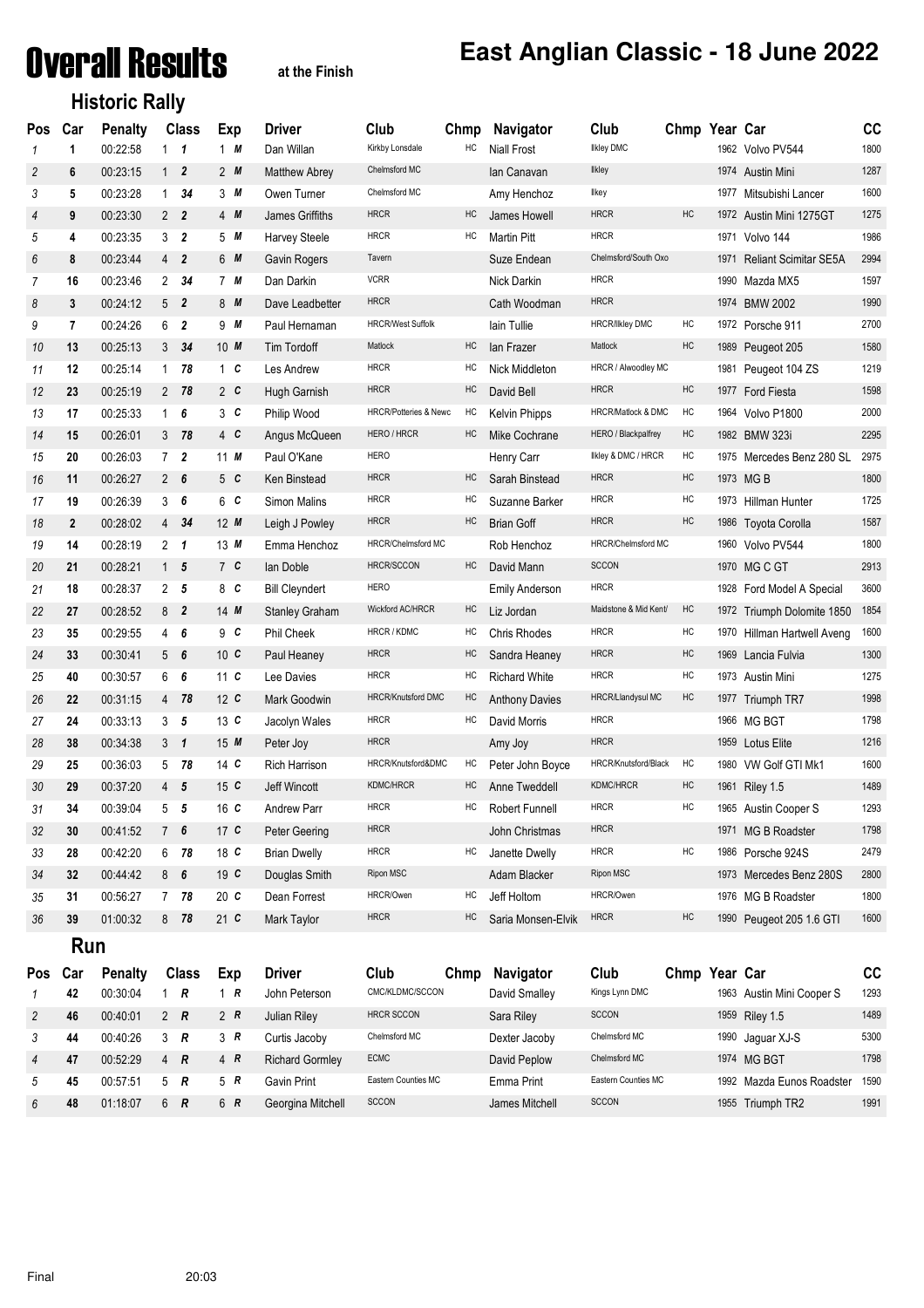# Retirements **East Anglian Classic - 18 June 2022**

|   | No Driver                   | Navigator       | Car                  | Where             | Reason        |  |
|---|-----------------------------|-----------------|----------------------|-------------------|---------------|--|
|   | Claire Gillies<br>37        | Peter Riddle    | Austin Mini          | Test Start 3      | Clutch failed |  |
|   | Michael Helm<br>26          | James Portway   | Triumph TR6          | 5 - Larkshall 1   | Diff          |  |
|   | <b>Trevor Barnes</b><br>36  | Andrew Shelley  | <b>Rover 2000</b>    | 5 - Larkshall 1   | Broken down   |  |
| 4 | Peter Goodwin<br>41         | Robin Hernaman  | Ford Cortina MK 1 GT | <b>IRTC B3</b>    | Head gasket   |  |
| 5 | Ryan Pickering<br>10        | Andy Ballantyne | Volvo PV444          | 6 - Mickle Mere 2 | Head gasket   |  |
| 6 | <b>Matthew Mantle</b><br>43 | Diane Mantle    | Lotus Elan S4        | 6 - Mickle Mere 2 | No drive      |  |
|   |                             |                 |                      |                   |               |  |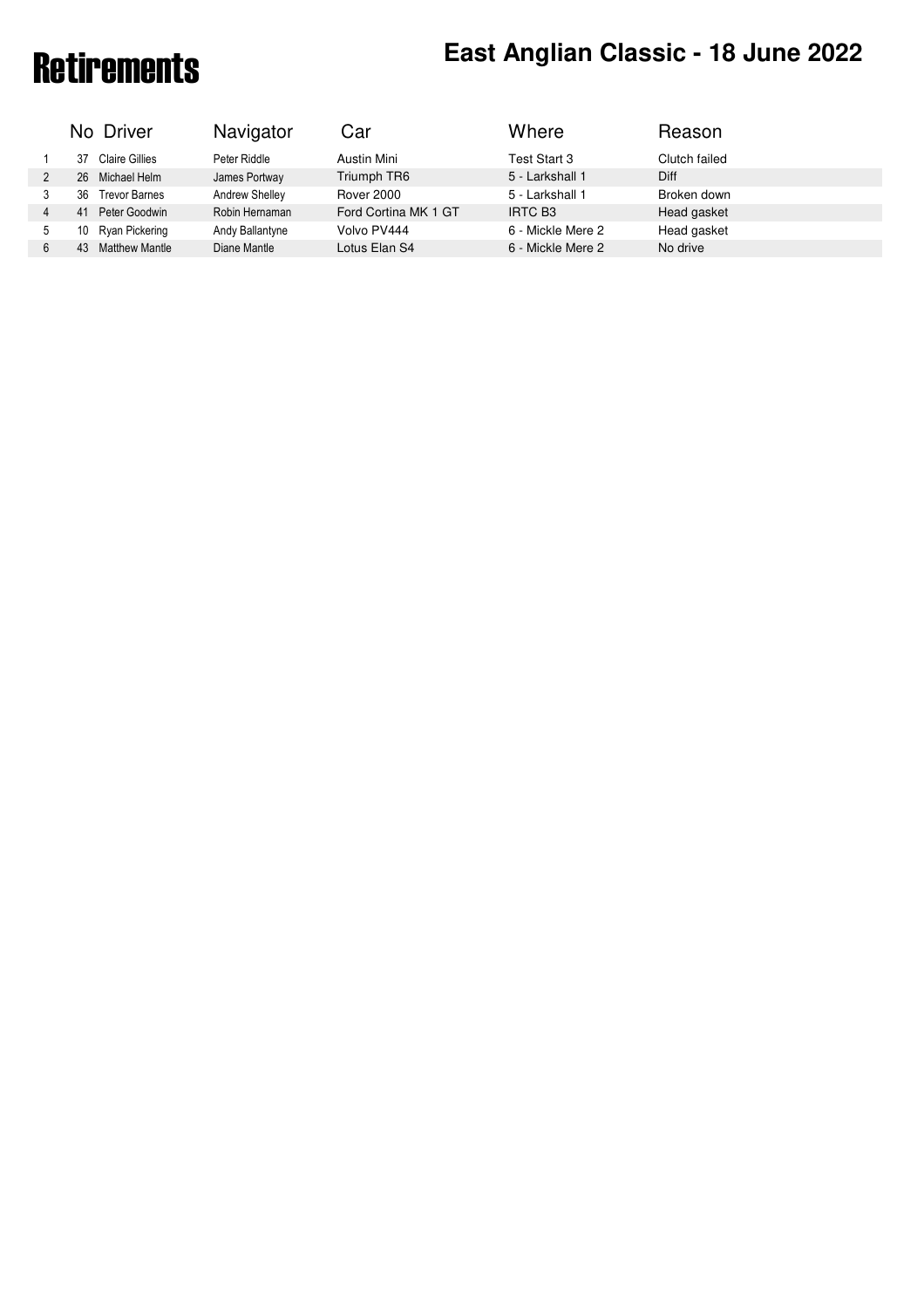## Test Times

| Position       | 1 - Hall<br>Farm 1 | 2 - Camp<br>Farm 1 | 3 - Thorpe<br>Farmyard 1 | 4 - Mickle<br>Mere 1 | $5 -$<br>Larkshall 1 | 6 - Mickle<br>Mere 2 | 7 - Thorpe<br>Farmyard 2 | $8 -$<br>Larkshall 2 | $9 - High$<br><b>Bridgham</b> | $10 - Camp$<br>Farm 2 | 11 - Hall<br>Farm 2 |
|----------------|--------------------|--------------------|--------------------------|----------------------|----------------------|----------------------|--------------------------|----------------------|-------------------------------|-----------------------|---------------------|
| 1              | $1 - 1:58b$        | $1 - 2:15b$        | $6 - 58$                 | $1 - 3:38b$          | $5 - 2:10$           | $2 - 3:38b$          | $16 - 56$                | $1 - 2:09b$          |                               | $6 - 2:19$            | $1 - 1:58b$         |
| $\overline{2}$ | $2 - 1:58b$        | $5 - 2:15b$        | $8 - 1:00$               | $2 - 3:38b$          | $9 - 2:11$           | $9 - 3:46$           | $42 - 57$                | $9 - 2:09b$          |                               | $5 - 2:26f$           | $2 - 1:58b$         |
| $\mathfrak{Z}$ | $3 - 1:58b$        | $6 - 2:16$         | $16 - 1:00$              | $3 - 3:38b$          | $6 - 2:14$           | $1 - 3:47$           | $6 - 58$                 | $2 - 2:10$           |                               | $16 - 2:28$           | $3 - 1:58b$         |
| 4              | 4 - 1:58b          | $9 - 2:19$         | $1 - 1:01$               | $4 - 3:38b$          | $1 - 2:15$           | $5 - 3:49f$          | $9 - 58$                 | $6 - 2:10$           |                               | $1 - 2:31$            | $4 - 1:58b$         |
| 5              | $5 - 1:58b$        | $2 - 2:22$         | $9 - 1:01$               | $5 - 3:38b$          | $16 - 2:15$          | $4 - 3:54$           | $8 - 59$                 | $5 - 2:11$           |                               | $7 - 2:31$            | $5 - 1:58b$         |
| 6              | $6 - 1:58b$        | $16 - 2:22$        | $2 - 1:02$               | $6 - 3:38b$          | $4 - 2:16$           | $16 - 3:57$          | $4 - 1:00$               | $7 - 2:12$           |                               | $2 - 2:33$            | $6 - 1:58b$         |
| $\overline{7}$ | 7 - 1:58b          | $7 - 2:24$         | $5 - 1:02$               | $8 - 3:38b$          | $7 - 2:16$           | $6 - 3:58$           | $5 - 1:00$               | $13 - 2:15$          |                               | $8 - 2:33$            | 7 - 1:58b           |
| 8              | $8 - 1:58b$        | $4 - 2:27$         | $7 - 1:03$               | $9 - 3:38b$          | $8 - 2:16$           | $3 - 4:01$           | $38 - 1:00$              | $4 - 2:16$           |                               | $42 - 2:33$           | $8 - 1:58b$         |
| 9              | $9 - 1:58b$        | $8 - 2:27$         | $18 - 1:03$              | $10 - 3:38b$         | $42 - 2:17$          | $8 - 4:02$           | $1 - 1:01$               | $16 - 2:16$          |                               | $13 - 2:34$           | $9 - 1:58b$         |
| 10             | $10 - 1:58b$       | $13 - 2:28$        | $36 - 1:03$              | $12 - 3:38b$         | $2 - 2:19$           | $13 - 4:06$          | $15 - 1:01$              | $12 - 2:17$          |                               | $4 - 2:38$            | $11 - 1:58b$        |
| 11             | $11 - 1:58b$       | $37 - 2:30$        | $3 - 1:04$               | $13 - 3:38b$         | $13 - 2:19$          | $12 - 4:08$          | $23 - 1:01$              | $42 - 2:17$          |                               | 44 - 2:39             | 12 - 1:58b          |
| 12             | 12 - 1:58b         | $11 - 2:33$        | $4 - 1:04$               | $15 - 3:38b$         | $12 - 2:20$          | $23 - 4:08$          | $2 - 1:02$               | $3 - 2:19$           |                               | $11 - 2:41$           | $13 - 1:58b$        |
| 13             | 13 - 1:58b         | $3 - 2:35$         | 19 - 1:04                | $16 - 3:38b$         | $3 - 2:22$           | $15 - 4:12$          | $3 - 1:02$               | $15 - 2:19$          |                               | $40 - 2:42$           | 14 - 1:58b          |
| 14             | 14 - 1:58b         | $42 - 2:35$        | $38 - 1:04$              | $23 - 3:38b$         | $10 - 2:22$          | $20 - 4:13$          | $18 - 1:02$              | $11 - 2:20$          |                               | $3 - 2:44$            | 15 - 1:58b          |
| 15             | 15 - 1:58b         | $40 - 2:37$        | 41 - 1:04                | $41 - 3:40$          | $23 - 2:22$          | $19 - 4:14$          | $20 - 1:02$              | $8 - 2:21f$          |                               | $9 - 2:44$            | 16 - 1:58b          |
| 16             | $16 - 1:58b$       | $23 - 2:38$        | $13 - 1:05$              | $20 - 3:41$          | $41 - 2:22$          | $42 - 4:20$          | $7 - 1:03$               | $38 - 2:21$          |                               | $17 - 2:50$           | 17 - 1:58b          |
| 17             | 17 - 1:58b         | $43 - 2:38$        | $15 - 1:05$              | $17 - 3:44$          | $11 - 2:23$          | $7 - 4:24$           | $12 - 1:03$              | $17 - 2:22$          |                               | $22 - 2:50$           | 18 - 1:58b          |
| 18             | 18 - 1:58b         | $12 - 2:41$        | $23 - 1:05$              | 42 - 3:44            | $15 - 2:23$          | $11 - 4:24$          | $27 - 1:03$              | $18 - 2:24$          |                               | $27 - 2:51$           | 19 - 1:58b          |
| 19             | 19 - 1:58b         | $17 - 2:41$        | $42 - 1:05$              | $11 - 3:45$          | $19 - 2:26$          | $39 - 4:24$          | $33 - 1:04$              | $20 - 2:26$          |                               | $38 - 2:51$           | 20 - 1:58b          |
| 20             | 20 - 1:58b         | $10 - 2:43$        | $11 - 1:06$              | $36 - 3:45$          | $39 - 2:27$          | $27 - 4:26$          | $13 - 1:05$              | $23 - 2:26$          |                               | $19 - 2:52$           | 22 - 1:58b          |
| 21             | 22 - 1:58b         | $20 - 2:45$        | $17 - 1:06$              | 19 - 3:46            | $18 - 2:28$          | $33 - 4:26$          | $17 - 1:05$              | $27 - 2:26$          |                               | $12 - 2:54$           | 23 - 1:58b          |
| 22             | 23 - 1:58b         | $38 - 2:45$        | $20 - 1:06$              | $32 - 3:49$          | 17 - 2:29f           | $17 - 4:27$          | $39 - 1:05$              | 19 - 2:28            |                               | $21 - 2:54$           | 27 - 1:58b          |
| 23             | 27 - 1:58b         | $15 - 2:47$        | $32 - 1:06$              | $38 - 3:52$          | $40 - 2:29$          | $32 - 4:30$          | $19 - 1:06$              | $33 - 2:28$          |                               | 20 - 2:55f            | 38 - 1:58b          |
| 24             | 29 - 1:58b         | $18 - 2:47$        | $33 - 1:06$              | $22 - 3:53$          | $29 - 2:30$          | $22 - 4:33$          | $22 - 1:06$              | $40 - 2:28$          |                               | $15 - 2:56$           | 39 - 1:58b          |
| 25             | 32 - 1:58b         | $19 - 2:48$        | $27 - 1:07$              | $39 - 3:55$          | $22 - 2:31$          | $38 - 4:34$          | 29 - 1:07                | $22 - 2:29$          |                               | $33 - 2:59$           | 42 - 1:58b          |
| 26             | $35 - 1:58b$       | 44 - 2:48          | 29 - 1:07                | $18 - 3:56$          | $33 - 2:32f$         | $40 - 4:34$          | $32 - 1:07$              | $39 - 2:32f$         |                               | $34 - 2:59$           | $33 - 1:59$         |
| 27             | 36 - 1:58b         | $22 - 2:49$        | $34 - 1:07$              | $27 - 3:57$          | $38 - 2:32$          | $18 - 4:43$          | $11 - 1:08$              | 44 - 2:32            |                               | $25 - 3:01$           | $21 - 2:01$         |
| 28             | 37 - 1:58b         | $33 - 2:49$        | $22 - 1:08$              | $33 - 3:57$          | $21 - 2:33$          | $14 - 4:44$          | $14 - 1:08$              | $29 - 2:33$          |                               | $29 - 3:03$           | $32 - 2:01$         |
| 29             | 38 - 1:58b         | $36 - 2:54f$       | $21 - 1:09$              | $7 - 4:00$           | $34 - 2:33$          | $29 - 4:46$          | $25 - 1:10$              | $14 - 2:37$          |                               | $23 - 3:09$           | 47 - 2:01           |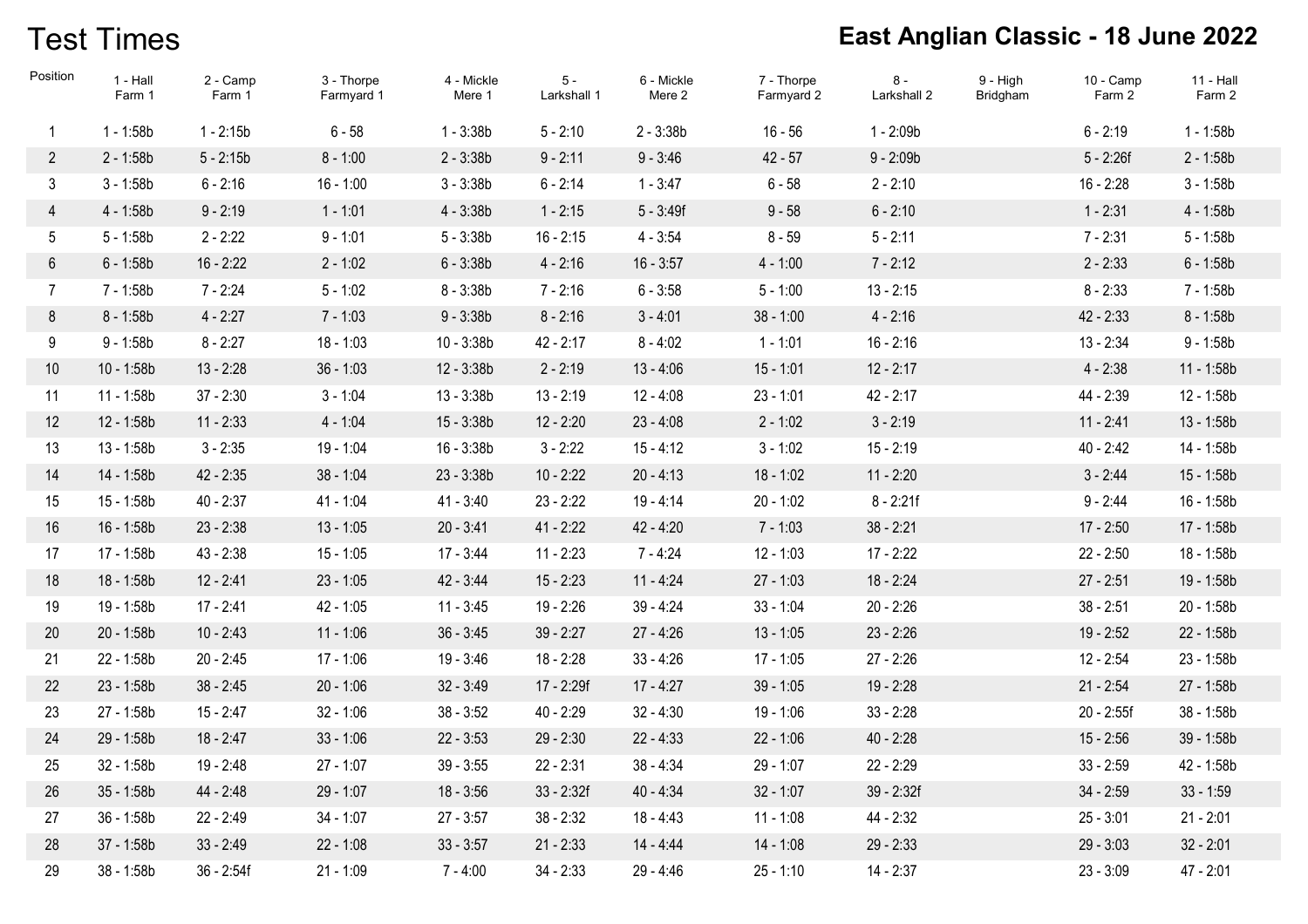## Test Times

| Position        | $1 - Hall$<br>Farm 1 | 2 - Camp<br>Farm 1 | 3 - Thorpe<br>Farmyard 1 | 4 - Mickle<br>Mere 1 | $5 -$<br>Larkshall 1 | 6 - Mickle<br>Mere 2 | 7 - Thorpe<br>Farmyard 2 | $8 -$<br>Larkshall 2 | $9 - High$<br>Bridgham | $10 - \text{Camp}$<br>Farm 2 | $11 - Hall$<br>Farm 2 |
|-----------------|----------------------|--------------------|--------------------------|----------------------|----------------------|----------------------|--------------------------|----------------------|------------------------|------------------------------|-----------------------|
| 30 <sup>°</sup> | 39 - 1:58b           | $27 - 3:04f$       | $25 - 1:09$              | $35 - 4:01$          | $25 - 2:35$          | $35 - 4:51$          | $35 - 1:11$              | $21 - 2:38$          |                        | $31 - 3:09$                  | $34 - 2:03$           |
| 31              | 40 - 1:58b           | $34 - 3:05$        | $14 - 1:10$              | 14 - 4:06            | $27 - 2:35$          | $21 - 4:57$          | $47 - 1:11$              | $35 - 2:39$          |                        | $18 - 3:10$                  | $40 - 2:05$           |
| 32              | 41 - 1:58b           | $25 - 3:10$        | $35 - 1:10$              | $40 - 4:07$          | $20 - 2:36$          | $34 - 4:59$          | $21 - 1:15$              | $32 - 2:40$          |                        | $14 - 3:11$                  | $24 - 2:06$           |
| 33              | 42 - 1:58b           | $47 - 3:10$        | $39 - 1:11$              | $47 - 4:07$          | $32 - 2:38$          | $47 - 5:12$          | $24 - 1:15$              | 47 - 2:42            |                        | $45 - 3:14$                  | $35 - 2:06$           |
| 34              | 44 - 1:58b           | $41 - 3:11$        | $43 - 1:12$              | $21 - 4:08$          | $43 - 2:43$          | $25 - 5:16$          | 44 - 1:15                | $45 - 2:45$          |                        | $32 - 3:15$                  | $25 - 2:14$           |
| 35              | $33 - 1:59$          | $26 - 3:12$        | $26 - 1:13$              | $34 - 4:10$          | $35 - 2:46$          | 44 - 5:19            | $31 - 1:17$              | 48 - 2:50            |                        | $46 - 3:16$                  | $29 - 2:14$           |
| 36              | $34 - 1:59$          | $29 - 3:13$        | $40 - 1:13$              | $26 - 4:13$          | 14 - 2:49            | $24 - 5:27$          | $46 - 1:17$              | $46 - 2:51$          |                        | $39 - 3:19f$                 | $44 - 2:15$           |
| 37              | $21 - 2:02$          | $45 - 3:13$        | $47 - 1:14$              | 29 - 4:14            | 44 - 2:50f           | $46 - 5:34$          | 28 - 1:20t               | $24 - 2:55$          |                        | $24 - 3:26$                  | $46 - 2:22$           |
| 38              | $46 - 2:07$          | $46 - 3:15$        | $44 - 1:15$              | 44 - 4:19            | $45 - 2:51$          | $31 - 5:50$          | $30 - 1:20t$             | $31 - 2:57$          |                        | $28 - 3:37$                  | $31 - 2:29$           |
| 39              | $43 - 2:09$          | $28 - 3:17$        | $31 - 1:16$              | $25 - 4:27$          | $46 - 2:56$          | $30 - 5:51$          | 34 - 1:20w               | $30 - 3:06$          |                        | $30 - 3:38$                  | $30 - 2:37$           |
| 40              | $47 - 2:09$          | $48 - 3:23$        | $48 - 1:17$              | $43 - 4:31$          | 24 - 3:02f           | 48 - 6:54            | $40 - 1:20t$             | $34 - 3:08$          |                        | $35 - 3:40$                  | $45 - 3:10$           |
| 41              | $25 - 2:12$          | $24 - 3:24$        | $24 - 1:18$              | 24 - 4:48            | 48 - 3:04            | 28 - 7:16t           | 45 - 1:20t               | $28 - 3:21$          |                        | $47 - 3:55$                  | $28 - 3:11$           |
| 42              | $26 - 2:17$          | $14 - 3:27$        | $10 - 1:20f$             | $31 - 4:55$          | $31 - 3:08f$         | 45 - 7:16t           | 48 - 1:20                | $25 - 4:18t$         |                        | 48 - 4:30t                   |                       |
| 43              | 24 - 2:25            | $30 - 3:27$        | $12 - 1:20$              | $46 - 4:57$          | $30 - 3:13$          |                      |                          |                      |                        |                              |                       |
| 44              | $30 - 2:33$          | $21 - 3:29$        | 28 - 1:20t               | $30 - 5:10$          | $28 - 3:15$          |                      |                          |                      |                        |                              |                       |
| 45              | $31 - 2:43$          | $32 - 3:34$        | $30 - 1:20t$             | $48 - 5:57$          | 47 - 4:18f           |                      |                          |                      |                        |                              |                       |
| 46              | $28 - 3:08$          | $31 - 3:45$        | 45 - 1:20t               | $28 - 6:31$          |                      |                      |                          |                      |                        |                              |                       |
| 47              | $48 - 3:10$          | $35 - 3:56f$       | 46 - 1:20t               | $45 - 6:50$          |                      |                      |                          |                      |                        |                              |                       |
| 48              | $45 - 3:55t$         | $39 - 4:30w$       |                          |                      |                      |                      |                          |                      |                        |                              |                       |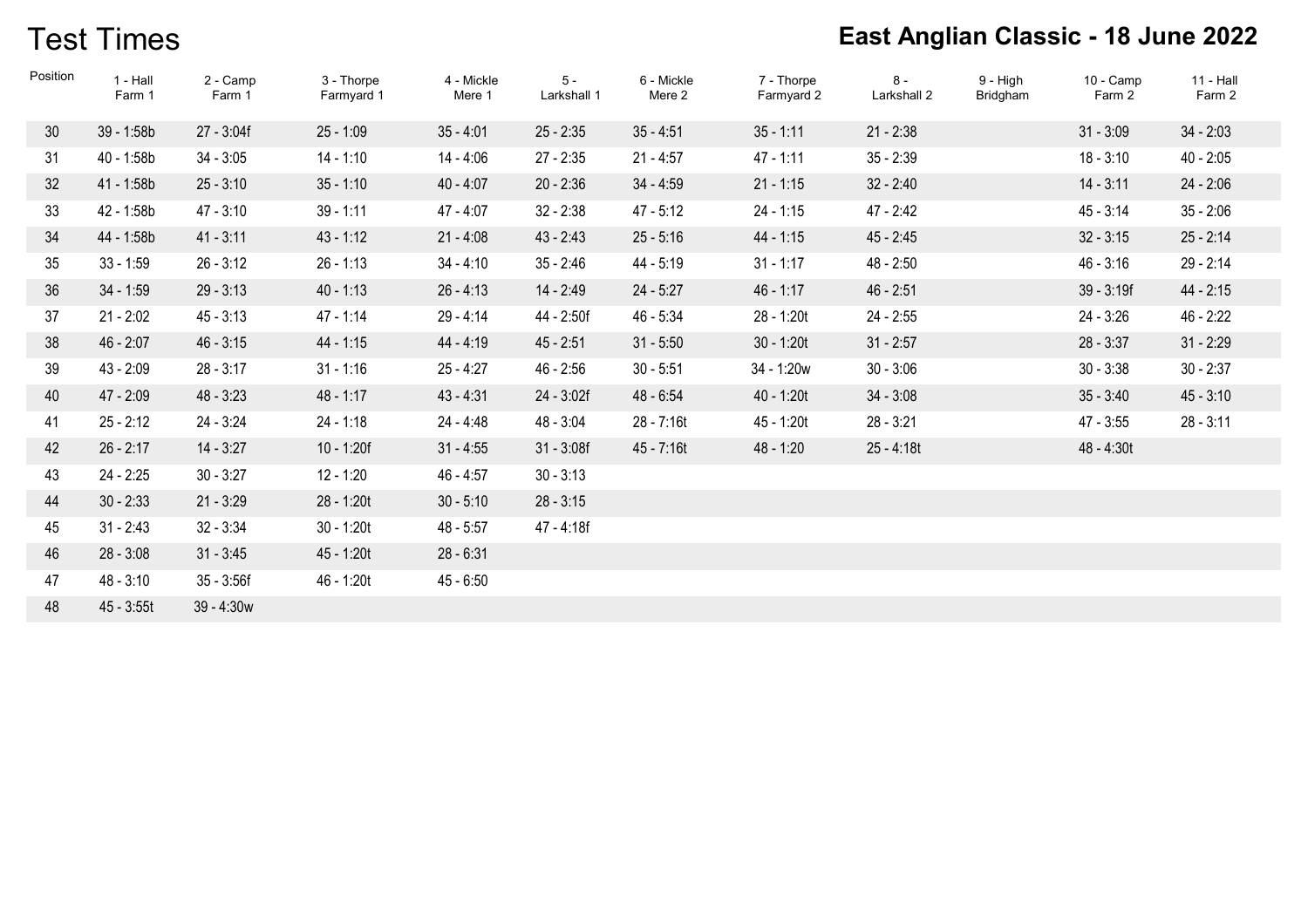## Faults **East Anglian Classic - 18 June 2022**

| Crew                                |                       | Faults                             | Penalty |    |
|-------------------------------------|-----------------------|------------------------------------|---------|----|
| 5 - Owen Turner/Amy Henchoz         |                       |                                    |         |    |
|                                     | 6 - Mickle Mere 2     | cone                               | 5       |    |
|                                     | 10 - Camp Farm 2      | cone                               | 5       |    |
| 8 - Gavin Rogers/Suze Endean        |                       |                                    |         |    |
|                                     | 8 - Larkshall 2       | cone                               | 5       |    |
| 10 - Ryan Pickering/Andy Ballantyne |                       |                                    |         |    |
|                                     | 3 - Thorpe Farmyard 1 | wrong side                         | 20      |    |
| 17 - Philip Wood/Kelvin Phipps      |                       |                                    |         |    |
|                                     | 5 - Larkshall 1       | stop fault                         | 5       |    |
| 20 - Paul O'Kane/Henry Carr         |                       |                                    |         |    |
|                                     | 10 - Camp Farm 2      | cone                               | 5       |    |
| 24 - Jacolyn Wales/David Morris     |                       |                                    |         |    |
|                                     | 5 - Larkshall 1       | stop fault                         | 5       |    |
| 27 - Stanley Graham/Liz Jordan      |                       |                                    |         |    |
|                                     | 2 - Camp Farm 1       | cone                               | 5       |    |
| 31 - Dean Forrest/Jeff Holtom       |                       |                                    |         |    |
|                                     | 5 - Larkshall 1       | PC missed                          | 30      |    |
| 33 - Paul Heaney/Sandra Heaney      |                       |                                    |         |    |
|                                     | 5 - Larkshall 1       | stop fault                         | 5       |    |
| 34 - Andrew Parr/Robert Funnell     |                       |                                    |         |    |
|                                     | 7 - Thorpe Farmyard 2 | wrong test                         | 0       | WT |
| 35 - Phil Cheek/Chris Rhodes        |                       |                                    |         |    |
|                                     | 2 - Camp Farm 1       | cone, cone                         | $10$    |    |
| 36 - Trevor Barnes/Andrew Shelley   |                       |                                    |         |    |
|                                     | 2 - Camp Farm 1       | cone                               | 5       |    |
| 39 - Mark Taylor/Saria Monsen-Elvik |                       |                                    |         |    |
|                                     | 2 - Camp Farm 1       | stop fault, wrong test, wrong test | 5       | WT |
|                                     | 8 - Larkshall 2       | cone                               | 5       |    |
|                                     | 10 - Camp Farm 2      | wrong side                         | 20      |    |
| 44 - Curtis Jacoby/Dexter Jacoby    |                       |                                    |         |    |
|                                     | 5 - Larkshall 1       | stop fault                         | 5       |    |
| 47 - Richard Gormley/David Peplow   |                       |                                    |         |    |
|                                     | 5 - Larkshall 1       | wrong side                         | 20      |    |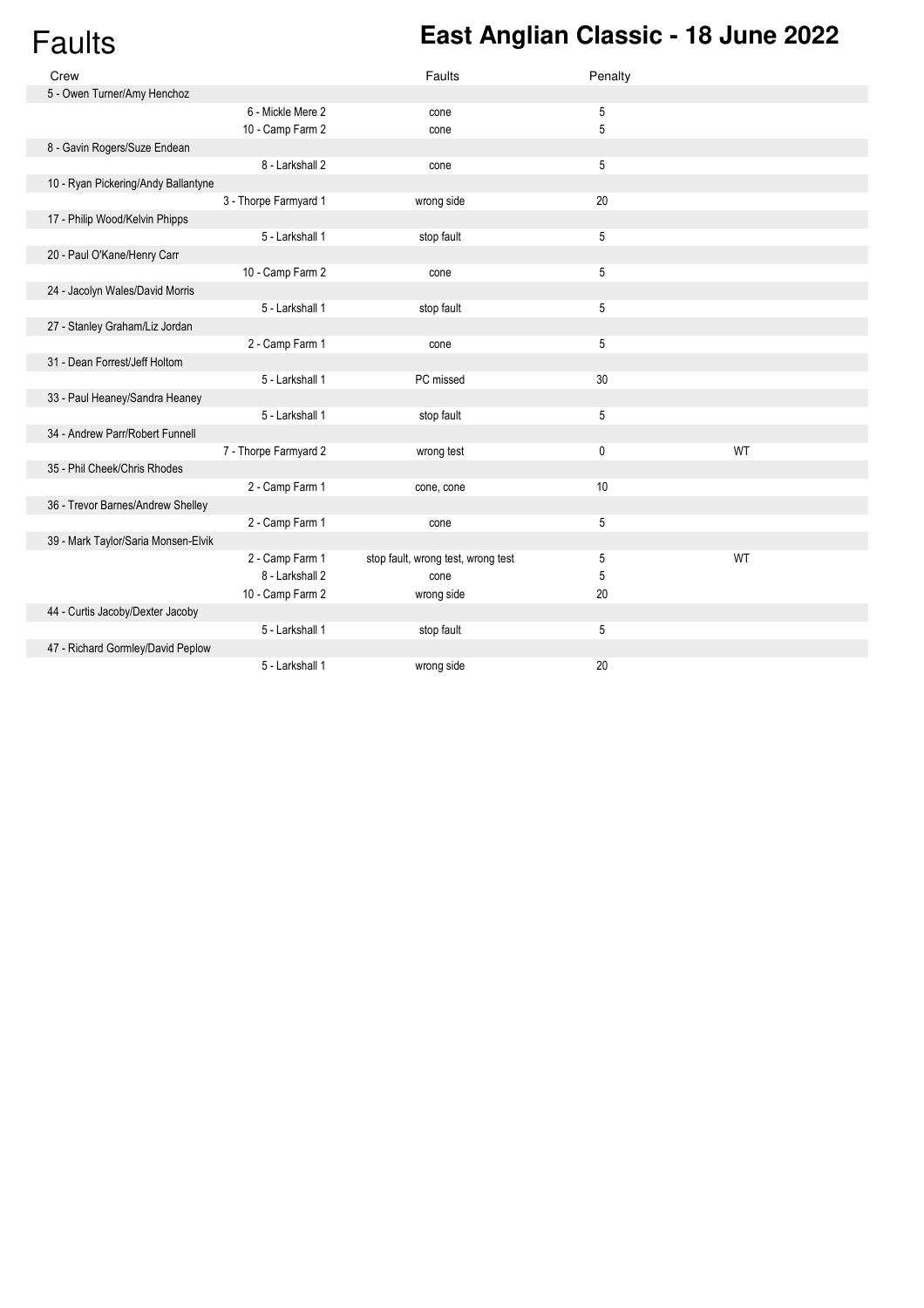#### Time Card 1 **East Anglian Classic - 18 June 2022**

| No                      | MTC1        | 1 - Hall<br>Farm 1 | <b>RSA</b> | <b>IRTC A1</b> | IRTC A2        | IRTC A3        | IRTC A4     | <b>IRTC A5</b> | 2 - Camp<br>Farm 1 | SC <sub>3</sub> | Total    |
|-------------------------|-------------|--------------------|------------|----------------|----------------|----------------|-------------|----------------|--------------------|-----------------|----------|
| 1                       | $\pmb{0}$   | 1:58b              | $\pmb{0}$  | 2e             | $\pmb{0}$      | 1e             | 1L          | $\pmb{0}$      | 2:15b              | $\pmb{0}$       | 00:04:17 |
| $\overline{2}$          | $\pmb{0}$   | 1:58b              | $\pmb{0}$  | 1L             | $\pmb{0}$      | $\pmb{0}$      | 1L          | 1L             | 2:22               | 0               | 00:04:23 |
| 3                       | 0           | 1:58b              | 0          | 3L             | $\pmb{0}$      | 1L             | 1L          | 1e             | 2:35               | 0               | 00:04:39 |
| $\overline{\mathbf{4}}$ | $\pmb{0}$   | 1:58b              | $\pmb{0}$  | 1L             | 3L             | $\pmb{0}$      | $\pmb{0}$   | 2L             | 2:27               | 0               | 00:04:31 |
| 5                       | $\pmb{0}$   | 1:58b              | 0          | 4e             | $\pmb{0}$      | 11e            | 1L          | $\pmb{0}$      | 2:15b              | $\pmb{0}$       | 00:04:29 |
| 6                       | $\pmb{0}$   | 1:58b              | $\pmb{0}$  | $\pmb{0}$      | 2L             | 6e             | 1e          | 1e             | 2:16               | 0               | 00:04:24 |
| $\overline{7}$          | $\pmb{0}$   | 1:58b              | 0          | 0              | 2L             | 12e            | 1e          | 1L             | 2:24               | $\pmb{0}$       | 00:04:38 |
| 8                       | $\pmb{0}$   | 1:58b              | $\pmb{0}$  | 2L             | 2L             | 2e             | $\pmb{0}$   | 1L             | 2:27               | 0               | 00:04:32 |
| 9                       | 0           | 1:58b              | 0          | 2L             | 13e            | $3e$           | 3e          | 2L             | 2:19               | 0               | 00:04:40 |
| $10$                    | $\pmb{0}$   | 1:58b              | $\pmb{0}$  | 6e             | 9e             | 1L             | 2e          | $\pmb{0}$      | 2:43               | 0               | 00:04:59 |
| 11                      | $\pmb{0}$   | 1:58b              | 0          | 1e             | 2L             | 3L             | 4L          | $\pmb{0}$      | 2:33               | $\pmb{0}$       | 00:04:41 |
| 12                      | $\pmb{0}$   | 1:58b              | $\pmb{0}$  | 3L             | $\pmb{0}$      | 1e             | $\pmb{0}$   | 5L             | 2:41               | 0               | 00:04:48 |
| 13                      | $\pmb{0}$   | 1:58b              | 0          | 2L             | 0              | 1L             | 4L          | 4e             | 2:28               | $\pmb{0}$       | 00:04:37 |
| 14                      | $\pmb{0}$   | 1:58b              | $\pmb{0}$  | 1e             | 6e             | 7e             | 1L          | 2e             | 3:27               | 0               | 00:05:42 |
| 15                      | 0           | 1:58b              | $\pmb{0}$  | 3e             | 6e             | 3e             | 2e          | 2e             | 2:47               | 0               | 00:05:01 |
| 16                      | $\pmb{0}$   | 1:58b              | $\pmb{0}$  | 11L            | 2L             | 1L             | 2L          | 3L             | 2:22               | 0               | 00:04:39 |
| 17                      | $\pmb{0}$   | 1:58b              | 0          | $\pmb{0}$      | 6L             | 1L             | 1L          | 2L             | 2:41               | $\pmb{0}$       | 00:04:49 |
| 18                      | $\pmb{0}$   | 1:58b              | $\pmb{0}$  | 2L             | 8e             | 8e             | 2L          | 1:05L          | 2:47               | 0               | 00:06:10 |
| 19                      | $\pmb{0}$   | 1:58b              | 0          | 3L             | 1L             | 0              | 2L          | 5L             | 2:48               | $\pmb{0}$       | 00:04:57 |
| 20                      | $\pmb{0}$   | 1:58b              | $\pmb{0}$  | 3L             | 25L            | 6e             | 4e          | 1e             | 2:45               | 0               | 00:05:22 |
| 21                      | 0           | 2:02               | 0          | $9 \mathsf{L}$ | 1e             | 1e             | 1L          | 2L             | 3:29               | 0               | 00:05:45 |
| 22                      | $\pmb{0}$   | 1:58b              | $\pmb{0}$  | $6L$           | 11L            | 3L             | 1e          | 2L             | 2:49               | 0               | 00:05:10 |
| 23                      | $\pmb{0}$   | 1:58b              | 0          | 5L             | $\pmb{0}$      | $\mathbf 0$    | $\mathbf 0$ | 1L             | 2:38               | $\pmb{0}$       | 00:04:42 |
| 24                      | $\pmb{0}$   | 2:25               | $\pmb{0}$  | 4L             | 47e            | 42e            | 1L          | 2L             | 3:24               | $\pmb{0}$       | 00:07:25 |
| 25                      | $\pmb{0}$   | 2:12               | 0          | $\pmb{0}$      | 7L             | 6L             | 12e         | 1L             | 3:10               | $\pmb{0}$       | 00:05:48 |
| 26                      | $\pmb{0}$   | 2:17               | $\pmb{0}$  | 12L            | 37e            | 2L             | 1e          | 1:21L          | 3:12               | 0               | 00:07:42 |
| 27                      | 0           | 1:58b              | 0          | 36L            | 1:20L          | 12e            | 2e          | 2L             | 3:04f              | 0               | 00:07:14 |
| 28                      | $\pmb{0}$   | 3:08               | $\pmb{0}$  | 13L            | 48L            | 11e            | 6e          | 2L             | 3:17               | 0               | 00:07:45 |
| 29                      | 0           | 1:58b              | 0          | 8e             | 1:01L          | 1L             | 6L          | 19e            | 3:13               | 0               | 00:06:46 |
| 30                      | $\mathbf 0$ | 2:33               | $\pmb{0}$  | 24L            | 47L            | 11e            | 9L          | 3L             | 3:27               | 0               | 00:07:34 |
| 31                      | 0           | 2:43               | 0          | 1:10e          | 1:01L          | 12e            | 5:00L       | 1:25e          | 3:45               | 0               | 00:15:16 |
| 32                      | 0           | 1:58b              | $\pmb{0}$  | 14L            | 7L             | 3:06L          | 1:34e       | 5L             | 3:34               | 0               | 00:10:38 |
| 33                      | 0           | 1:59               | 0          | 7L             | 2:04L          | 4L             | 1L          | 4L             | 2:49               | 0               | 00:07:08 |
| 34                      | $\pmb{0}$   | 1:59               | $\pmb{0}$  | 12e            | 15L            | 5e             | 7e          | 4L             | 3:05               | 0               | 00:05:47 |
| 35                      | 0           | 1:58b              | 0          | 11L            | 1e             | $\pmb{0}$      | 2L          | 1L             | 3:56f              | 0               | 00:06:09 |
| 36                      | $\pmb{0}$   | 1:58b              | $\pmb{0}$  | 32e            | 15e            | 4L             | 1L          | 7L             | 2:54f              | 0               | 00:05:51 |
| 37                      | $\pmb{0}$   | 1:58b              | 0          | 19e            | 5:00m          | 0 <sub>c</sub> | 2L          | 8L             | 2:30               | 0               | 00:09:57 |
| 38                      | 0           | 1:58b              | $\pmb{0}$  | 21e            | 54L            | 37e            | 22e         | 46e            | 2:45               | 0               | 00:07:43 |
| 39                      | 0           | 1:58b              | 0          | 5:00L          | 5:00m          | 0c             | 5:00m       | 5:00m          | 4:30w              | 0               | 00:26:28 |
| 40                      | $\pmb{0}$   | 1:58b              | $\pmb{0}$  | 22L            | 6L             | 20L            | 2L          | 9e             | 2:37               | 0               | 00:05:34 |
| 41                      | $\pmb{0}$   | 1:58b              | 0          | 5e             | 4e             | 2e             | 5L          | 3L             | 3:11               | 0               | 00:05:28 |
| 42                      | $\pmb{0}$   | 1:58b              | $\pmb{0}$  | 8L             | 14e            | 12e            | $\pmb{0}$   | 4e             | 2:35               | 0               | 00:05:11 |
| 43                      | 0           | 2:09               | 0          | 2L             | 2L             | 8L             | 6e          | 5e             | 2:38               | 0               | 00:05:10 |
| 44                      | 0           | 1:58b              | $\pmb{0}$  | 5:00m          | 0 <sub>c</sub> | 6L             | 9L          | 2L             | 2:48               | 0               | 00:10:03 |
| 45                      | 0           | 3:55t              | 0          | 36e            | 1L             | 20e            | 47e         | 1e             | 3:13               | 0               | 00:08:53 |
| 46                      | $\pmb{0}$   | 2:07               | $\pmb{0}$  | 1:58e          | 51e            | 1:30e          | 8L          | 21e            | 3:15               | 0               | 00:10:10 |
| 47                      | $\pmb{0}$   | 2:09               | 0          | 4:42L          | 1:09e          | 24L            | 1:13L       | 11e            | 3:10               | 0               | 00:12:58 |
| 48                      | $\pmb{0}$   | 3:10               | $\pmb{0}$  | 2:59L          | 18L            | 26L            | <b>29L</b>  | 5L             | 3:23               | 0               | 00:10:50 |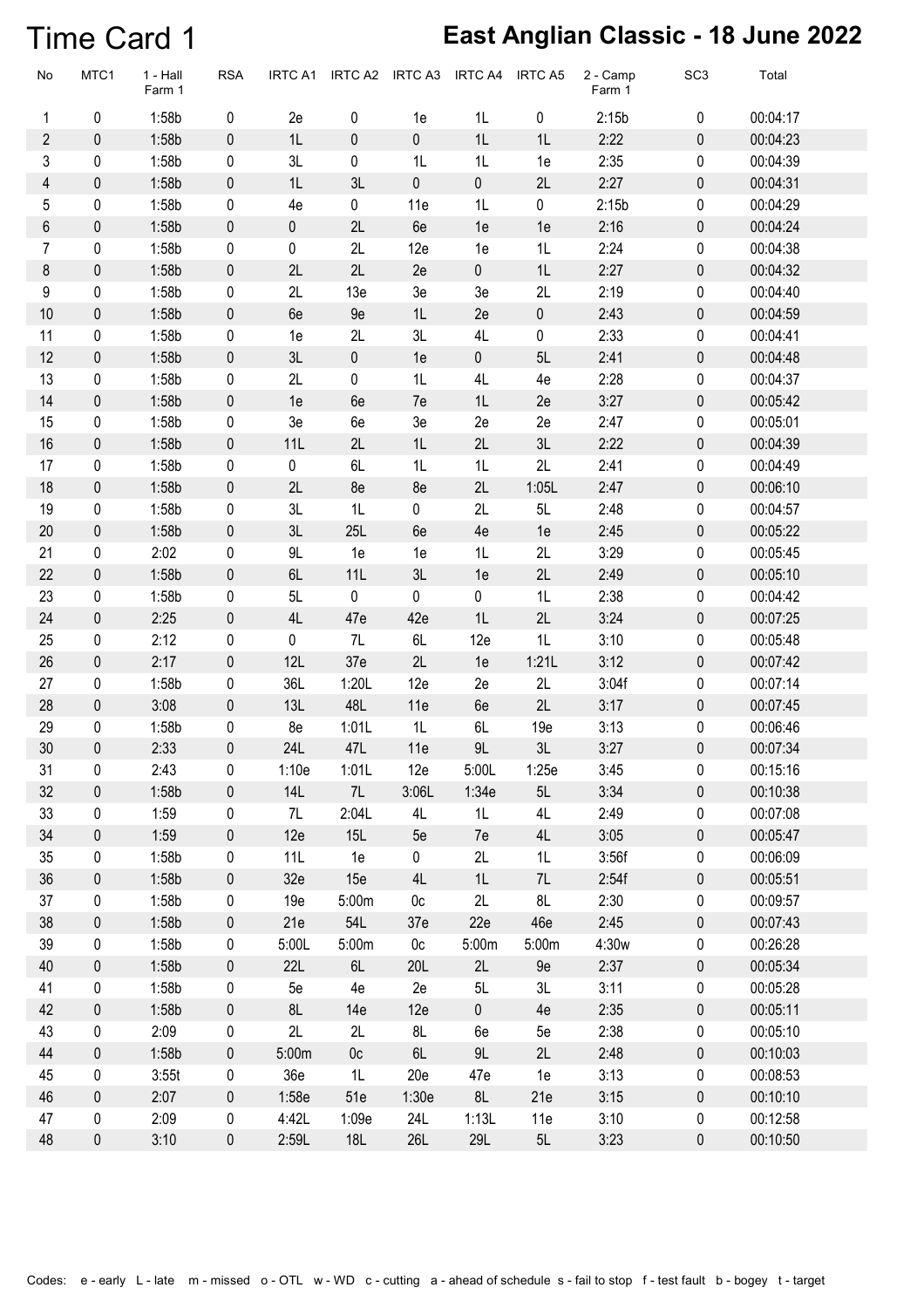#### Time Card 2 **East Anglian Classic - 18 June 2022**

| No             | 3 - Thorpe<br>Farmyard 1 | 4 - Mickle<br>Mere 1 | $5 -$<br>Larkshall 1 | <b>RSB</b> | IRTC B1         | IRTC B2         | IRTC B3        | <b>IRTC B4</b> | SC <sub>6</sub> | Total    |
|----------------|--------------------------|----------------------|----------------------|------------|-----------------|-----------------|----------------|----------------|-----------------|----------|
| 1              | 1:01                     | 3:38b                | 2:15                 | 0          | 2e              | 1e              | 0              | 3e             | 0               | 00:07:00 |
| $\overline{2}$ | 1:02                     | 3:38b                | 2:19                 | 0          | 1L              | 2e              | $\pmb{0}$      | 1e             | $\pmb{0}$       | 00:07:03 |
| 3              | 1:04                     | 3:38b                | 2:22                 | 0          | 2L              | 1e              | 2e             | 1e             | $\pmb{0}$       | 00:07:10 |
| 4              | 1:04                     | 3:38b                | 2:16                 | 0          | 2e              | 1L              | 1e             | 1L             | $\pmb{0}$       | 00:07:03 |
| 5              | 1:02                     | 3:38b                | 2:10                 | 0          | 0               | 2e              | 2e             | 5e             | 0               | 00:06:59 |
| 6              | 58                       | 3:38b                | 2:14                 | 0          | 13e             | 1e              | 1e             | 1L             | $\pmb{0}$       | 00:07:06 |
| $\overline{7}$ | 1:03                     | 4:00                 | 2:16                 | 0          | 1e              | 3e              | 1e             | 2e             | 0               | 00:07:26 |
| 8              | 1:00                     | 3:38b                | 2:16                 | 0          | 3e              | 1e              | 1e             | 5e             | $\pmb{0}$       | 00:07:04 |
| 9              | 1:01                     | 3:38b                | 2:11                 | 0          | 0               | $\pmb{0}$       | $\pmb{0}$      | 1L             | 0               | 00:06:51 |
| 10             | 1:20f                    | 3:38b                | 2:22                 | 0          | 10 <sub>e</sub> | 8L              | 3e             | 6e             | $\pmb{0}$       | 00:07:47 |
| 11             | 1:06                     | 3:45                 | 2:23                 | 0          | 1e              | 2L              | 1L             | 2e             | $\pmb{0}$       | 00:07:20 |
| 12             | 1:20                     | 3:38b                | 2:20                 | 0          | 2L              | 5e              | 2L             | 1e             | $\pmb{0}$       | 00:07:28 |
| 13             | 1:05                     | 3:38b                | 2:19                 | 0          | 9e              | <b>18L</b>      | 14L            | 19L            | 0               | 00:08:02 |
| 14             | 1:10                     | 4:06                 | 2:49                 | 0          | 7e              | 4e              | 2e             | 6e             | $\pmb{0}$       | 00:08:24 |
| 15             | 1:05                     | 3:38b                | 2:23                 | 0          | 14e             | 10e             | 3L             | 6e             | 0               | 00:07:39 |
| 16             | 1:00                     | 3:38b                | 2:15                 | 0          | 3e              | 4L              | 1L             | 2e             | $\pmb{0}$       | 00:07:03 |
| 17             | 1:06                     | 3:44                 | 2:29f                | 0          | 1e              | 4L              | 2L             | 5e             | $\pmb{0}$       | 00:07:31 |
| 18             | 1:03                     | 3:56                 | 2:28                 | 0          | $\pmb{0}$       | 7L              | 3e             | 5e             | $\pmb{0}$       | 00:07:42 |
| 19             | 1:04                     | 3:46                 | 2:26                 | 0          | 3L              | 3L              | 6e             | 27e            | 0               | 00:07:55 |
| 20             | 1:06                     | 3:41                 | 2:36                 | $\pmb{0}$  | 3e              | 3e              | 2e             | 1e             | $\pmb{0}$       | 00:07:32 |
| 21             | 1:09                     | 4:08                 | 2:33                 | 0          | 4e              | 3L              | 3e             | 1e             | 0               | 00:08:01 |
| 22             | 1:08                     | 3:53                 | 2:31                 | 0          | 1e              | 18L             | 1e             | 2e             | $\pmb{0}$       | 00:07:54 |
| 23             | 1:05                     | 3:38b                | 2:22                 | 0          | 0               | $\pmb{0}$       | 3L             | 2e             | $\pmb{0}$       | 00:07:10 |
| 24             | 1:18                     | 4:48                 | 3:02f                | 0          | 7e              | 13L             | 2L             | 0              | $\pmb{0}$       | 00:09:30 |
| 25             | 1:09                     | 4:27                 | 2:35                 | 0          | 11L             | 15e             | 6e             | 28e            | 0               | 00:09:11 |
| 26             | 1:13                     | 4:13                 | Rtrd                 |            |                 |                 |                |                |                 | 00:00:00 |
| 27             | 1:07                     | 3:57                 | 2:35                 | 0          | 3L              | 2e              | 3L             | 1e             | 0               | 00:07:48 |
| 28             | 1:20t                    | 6:31                 | 3:15                 | $\pmb{0}$  | 22e             | 20e             | 24e            | 53e            | $\pmb{0}$       | 00:13:05 |
| 29             | 1:07                     | 4:14                 | 2:30                 | 0          | 1L              | 5:00m           | 0 <sub>c</sub> | 21e            | 0               | 00:13:13 |
| 30             | 1:20t                    | 5:10                 | 3:13                 | 0          | 7L              | 34L             | 8L             | 11e            | 0               | 00:10:43 |
| 31             | 1:16                     | 4:55                 | 3:08f                | 0          | 18L             | 1e              | 2L             | 0              | 0               | 00:09:40 |
| 32             | 1:06                     | 3:49                 | 2:38                 | 0          | 12e             | 59L             | 10L            | 1:45L          | $\pmb{0}$       | 00:10:39 |
| 33             | 1:06                     | 3:57                 | 2:32f                | 0          | 4L              | 3L              | 1L             | 3L             | 0               | 00:07:46 |
| 34             | 1:07                     | 4:10                 | 2:33                 | $\pmb{0}$  | 53e             | 18 <sub>e</sub> | 24L            | 12e            | 0               | 00:09:37 |
| 35             | 1:10                     | 4:01                 | 2:46                 | 0          | 5e              | 12L             | 6L             | 5е             | 0               | 00:08:25 |
| 36             | 1:03                     | 3:45                 | Rtrd                 |            |                 |                 |                |                |                 | 00:00:00 |
| 37             | $\mathbf 0$              | $\pmb{0}$            | $\mathbf 0$          | $\pmb{0}$  | $\pmb{0}$       | $\mathbf 0$     | $\mathbf 0$    | $\pmb{0}$      | 0               | 00:00:00 |
| 38             | 1:04                     | 3:52                 | 2:32                 | $\pmb{0}$  | 12e             | 14L             | 44e            | 23e            | $\pmb{0}$       | 00:09:01 |
| 39             | 1:11                     | 3:55                 | 2:27                 | 0          | 12L             | 2:20e           | 1:15L          | 1:33e          | 0               | 00:12:53 |
| 40             | 1:13                     | 4:07                 | 2:29                 | $\pmb{0}$  | 9L              | 1:11L           | 6L             | 5L             | $\pmb{0}$       | 00:09:20 |
| 41             | 1:04                     | 3:40                 | 2:22                 | 0          | 8e              | 3e              | Rtrd           |                |                 | 00:00:00 |
| 42             | 1:05                     | 3:44                 | 2:17                 | 0          | 6e              | 5e              | 2e             | 9e             | $\pmb{0}$       | 00:07:28 |
| 43             | 1:12                     | 4:31                 | 2:43                 | $\pmb{0}$  | 4e              | 10 <sub>e</sub> | 1e             | 1e             | 0               | 00:08:42 |
| 44             | 1:15                     | 4:19                 | 2:50f                | $\pmb{0}$  | 1:11L           | 37 <sub>e</sub> | 18e            | 26e            | $\pmb{0}$       | 00:10:56 |
| 45             | 1:20t                    | 6:50                 | 2:51                 | 0          | 14e             | 5:00m           | 5:00m          | 5:00m          | 0               | 00:26:15 |
| 46             | 1:20t                    | 4:57                 | 2:56                 | $\pmb{0}$  | 19e             | 7e              | 44e            | 20e            | 0               | 00:10:43 |
| 47             | 1:14                     | 4:07                 | 4:18f                | 0          | 16e             | 5:00L           | $\pmb{0}$      | 3:23e          | 0               | 00:18:18 |
| 48             | 1:17                     | 5:57                 | 3:04                 | $\pmb{0}$  | 35L             | 1e              | 50e            | 7e             | $\pmb{0}$       | 00:11:51 |
|                |                          |                      |                      |            |                 |                 |                |                |                 |          |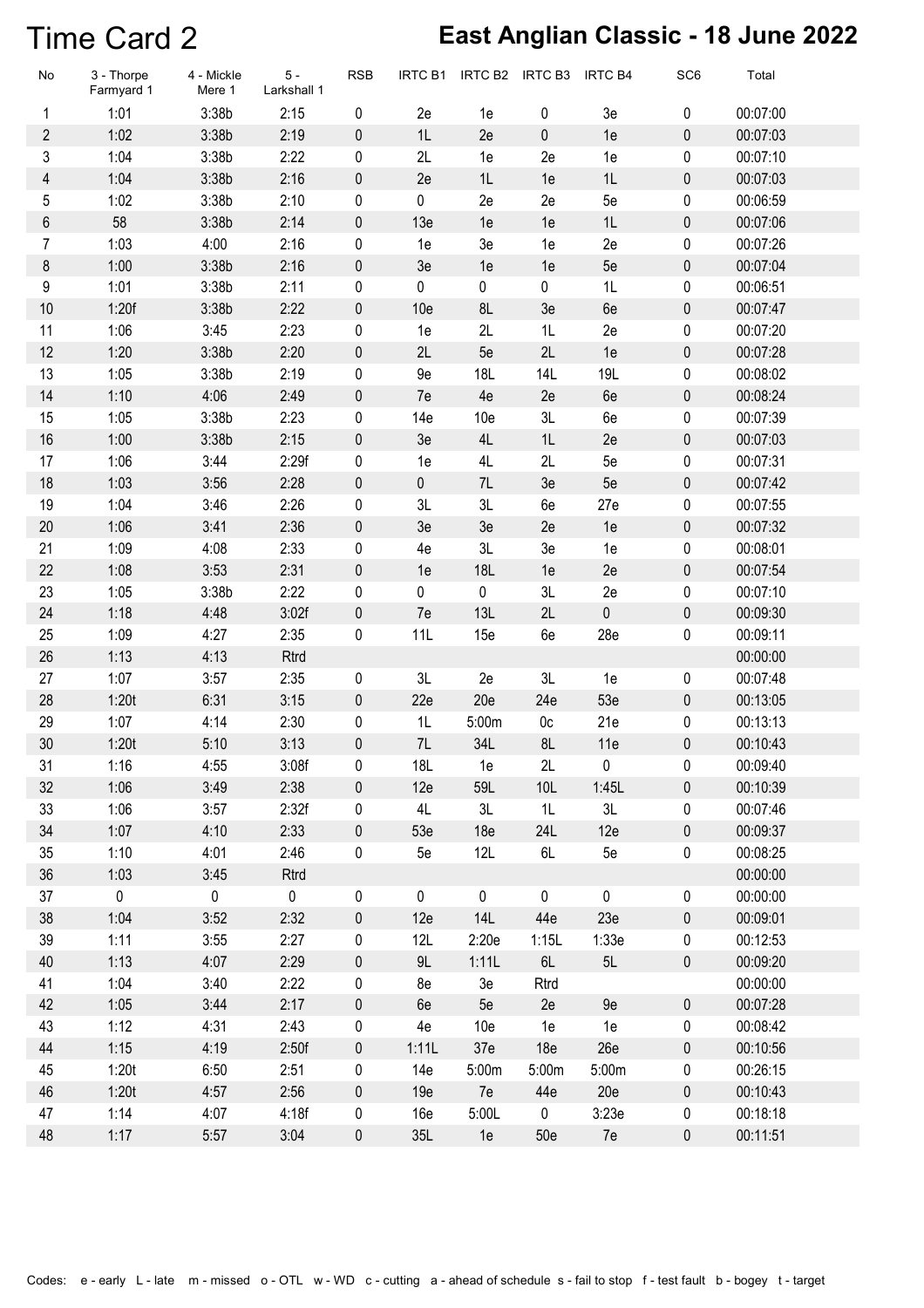|                | TimeCard3        |             |             |                                 |           |            |                      |                          |                      |                 | East Anglian Classic - 18 June 2022 |  |
|----------------|------------------|-------------|-------------|---------------------------------|-----------|------------|----------------------|--------------------------|----------------------|-----------------|-------------------------------------|--|
| No             | MTC <sub>2</sub> | <b>RSC</b>  |             | IRTC C1 IRTC C2 IRTC C3 IRTC C4 |           |            | 6 - Mickle<br>Mere 2 | 7 - Thorpe<br>Farmyard 2 | $8 -$<br>Larkshall 2 | SC <sub>9</sub> | Total                               |  |
| 1              | 0                | 0           | 1L          | 3e                              | 1e        | 2e         | 3:47                 | 1:01                     | 2:09b                | 0               | 00:07:04                            |  |
| $\overline{2}$ | $\pmb{0}$        | 0           | $\mathbf 0$ | 3e                              | 1L        | 4L         | 3:38b                | 1:02                     | 2:10                 | 0               | 00:06:58                            |  |
| 3              | 0                | 0           | 0           | 3e                              | 2e        | 8L         | 4:01                 | 1:02                     | 2:19                 | 0               | 00:07:35                            |  |
| 4              | $\boldsymbol{0}$ | 0           | 1L          | 2e                              | 0         | 2e         | 3:54                 | 1:00                     | 2:16                 | 0               | 00:07:15                            |  |
| 5              | 0                | 0           | 5e          | 2e                              | 5e        | 1L         | 3:49f                | 1:00                     | 2:11                 | 0               | 00:07:13                            |  |
| 6              | $\pmb{0}$        | 0           | 0           | 2e                              | 4e        | 3L         | 3:58                 | 58                       | 2:10                 | 0               | 00:07:15                            |  |
| 7              | 0                | 0           | 4L          | 3e                              | 1L        | 1e         | 4:24                 | 1:03                     | 2:12                 | 0               | 00:07:48                            |  |
| 8              | $\pmb{0}$        | 0           | 1e          | 6e                              | 0         | 3e         | 4:02                 | 59                       | 2:21f                | 0               | 00:07:32                            |  |
| 9              | 0                | 0           | 4L          | 6e                              | 2L        | 3L         | 3:46                 | 58                       | 2:09b                | 0               | 00:07:08                            |  |
| 10             | $\pmb{0}$        | 0           | 46L         | 1e                              | 5L        | 9L         | Rtrd                 |                          |                      |                 | 00:00:00                            |  |
| 11             | $\pmb{0}$        | 0           | 2L          | 2e                              | 4L        | 3e         | 4:24                 | 1:08                     | 2:20                 | 0               | 00:08:03                            |  |
| 12             | $\pmb{0}$        | 0           | 5L          | 2L                              | 5L        | 2L         | 4:08                 | 1:03                     | 2:17                 | 0               | 00:07:42                            |  |
| 13             | 0                | 0           | 3L          | 0                               | 5L        | 11e        | 4:06                 | 1:05                     | 2:15                 | 0               | 00:07:45                            |  |
| 14             | $\pmb{0}$        | $\pmb{0}$   | 6L          | 5e                              | 4e        | 0          | 4:44                 | 1:08                     | 2:37                 | 0               | 00:08:44                            |  |
| 15             | $\pmb{0}$        | 0           | 4e          | 10 <sub>e</sub>                 | 5L        | 5e         | 4:12                 | 1:01                     | 2:19                 | 0               | 00:07:56                            |  |
| 16             | $\pmb{0}$        | $\pmb{0}$   | 3L          | 2e                              | 5L        | 7L         | 3:57                 | 56                       | 2:16                 | 0               | 00:07:26                            |  |
| 17             | 0                | 0           | 0           | 4L                              | 0         | 13L        | 4:27                 | 1:05                     | 2:22                 | 0               | 00:08:11                            |  |
| 18             | $\boldsymbol{0}$ | $\pmb{0}$   | 24e         | 19L                             | 13L       | 15L        | 4:43                 | 1:02                     | 2:24                 | 0               | 00:09:20                            |  |
| 19             | 0                | 0           | 4L          | 19e                             | 12L       | 19L        | 4:14                 | 1:06                     | 2:28                 | 0               | 00:08:42                            |  |
| 20             | $\pmb{0}$        | 0           | 1L          | 9e                              | 1e        | 3e         | 4:13                 | 1:02                     | 2:26                 | 0               | 00:07:55                            |  |
| 21             | $\pmb{0}$        | 0           | 2e          | 5e                              | 1e        | 3e         | 4:57                 | 1:15                     | 2:38                 | 0               | 00:09:01                            |  |
| 22             | $\pmb{0}$        | 0           | 3L          | 4:49L                           | 3L        | 3L         | 4:33                 | 1:06                     | 2:29                 | 0               | 00:13:06                            |  |
| 23             | 0                | 0           | 2L          | 3e                              | 2L        | 18L        | 4:08                 | 1:01                     | 2:26                 | 0               | 00:08:00                            |  |
| 24             | $\pmb{0}$        | $\pmb{0}$   | 16e         | 15L                             | 21e       | 3e         | 5:27                 | 1:15                     | 2:55                 | 0               | 00:10:32                            |  |
| 25             | $\pmb{0}$        | $\pmb{0}$   | 15L         | 9L                              | 27L       | 7L         | 5:16                 | 1:10                     | 4:18t                | 0               | 00:11:42                            |  |
| 27             | $\pmb{0}$        | 0           | 2e          | 7L                              | 35e       | 9e         | 4:26                 | 1:03                     | 2:26                 | 0               | 00:08:48                            |  |
| 28             | 0                | 0           | 27e         | 10L                             | 6e        | 36e        | 7:16t                | 1:20t                    | 3:21                 | 0               | 00:13:16                            |  |
| 29             | $\pmb{0}$        | $\mathbf 0$ | 1L          | 2L                              | 6L        | 2L         | 4:46                 | 1:07                     | 2:33                 | $\pmb{0}$       | 00:08:37                            |  |
| 30             | 2:00L            | 0           | 5e          | 21L                             | 14L       | 1:43L      | 5:51                 | 1:20t                    | 3:06                 | 0               | 00:14:40                            |  |
| 31             | $\pmb{0}$        | 0           | 37e         | 1:26L                           | 58L       | 2:08L      | 5:50                 | 1:17                     | 2:57                 | 0               | 00:15:13                            |  |
| 32             | $\pmb{0}$        | 0           | $\pmb{0}$   | 3:46L                           | 27L       | 40e        | 4:30                 | 1:07                     | 2:40                 | 0               | 00:13:10                            |  |
| 33             | $\pmb{0}$        | 0           | 5e          | 3e                              | 4e        | 2:11L      | 4:26                 | 1:04                     | 2:28                 | 0               | 00:10:21                            |  |
| 34             | $\pmb{0}$        | 0           | 6e          | 1:08L                           | 54L       | 5:00L      | 4:59                 | 1:20w                    | 3:08                 | 0               | 00:16:35                            |  |
| 35             | $\pmb{0}$        | 0           | 1L          | $\mathbf 0$                     | 19e       | 5e         | 4:51                 | 1:11                     | 2:39                 | 0               | 00:09:06                            |  |
| 38             | $\pmb{0}$        | 0           | 38e         | 19e                             | 7L        | <b>56e</b> | 4:34                 | 1:00                     | 2:21                 | 0               | 00:09:55                            |  |
| 39             | $\pmb{0}$        | 0           | 7e          | 1e                              | 16e       | <b>56e</b> | 4:24                 | 1:05                     | 2:32f                | 0               | 00:09:21                            |  |
| 40             | $\pmb{0}$        | 0           | 10L         | 3L                              | 15L       | 1:14L      | 4:34                 | 1:20t                    | 2:28                 | 0               | 00:10:04                            |  |
| 42             | $\pmb{0}$        | 0           | 4L          | 9e                              | $\pmb{0}$ | 5:00L      | 4:20                 | 57                       | 2:17                 | 0               | 00:12:47                            |  |
| 43             | $\pmb{0}$        | 0           | 20e         | 11L                             | 42L       | 28e        | Rtrd                 |                          |                      |                 | 00:00:00                            |  |
| 44             | $\pmb{0}$        | 0           | 1L          | 1L                              | 2e        | 35L        | 5:19                 | 1:15                     | 2:32                 | 0               | 00:09:45                            |  |
| 45             | 0                | 0           | 37L         | 16e                             | 1e        | 44L        | 7:16t                | 1:20t                    | 2:45                 | 0               | 00:12:59                            |  |
| 46             | 0                | 0           | 19e         | 5L                              | 34e       | 52e        | 5:34                 | 1:17                     | 2:51                 | 0               | 00:11:32                            |  |
| 47             | $\pmb{0}$        | 0           | 2e          | 31L                             | 2e        | 18L        | 5:12                 | 1:11                     | 2:42                 | 0               | 00:09:58                            |  |
| 48             | $\pmb{0}$        | 0           | 16e         | 11e                             | 14e       | 5:00m      | 6:54                 | 1:20                     | 2:50                 | 0               | 00:16:45                            |  |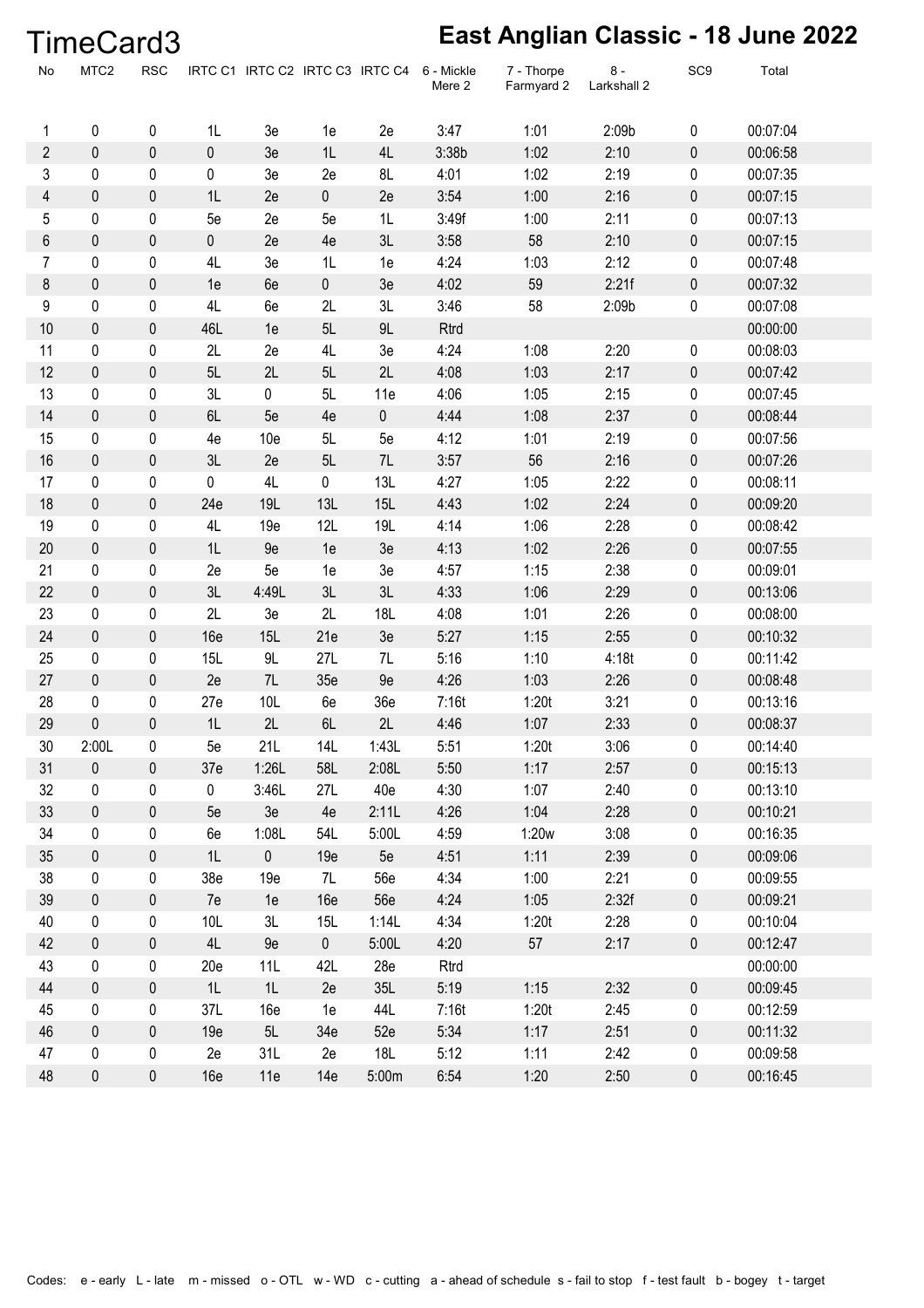### Time Card 4 **East Anglian Classic - 18 June 2022**

| CarN<br>o      | 9 - High<br>Bridgham | $10 - Camp$<br>Farm 2 | <b>RSD</b> | <b>IRTC</b><br>D <sub>1</sub> | <b>IRTC</b><br>D <sub>2</sub> | <b>IRTC</b><br>D <sub>3</sub> | $11 - Hall$<br>Farm 2 | <b>RSE</b>  | <b>IRTC</b><br>E <sub>1</sub> | <b>IRTC</b><br>E2 | <b>IRTC</b><br>E <sub>3</sub> | <b>SC12</b> | MTC3        | TotalPe<br>n |
|----------------|----------------------|-----------------------|------------|-------------------------------|-------------------------------|-------------------------------|-----------------------|-------------|-------------------------------|-------------------|-------------------------------|-------------|-------------|--------------|
| 1              |                      | 2:31                  | 0          | 1e                            | 2e                            | 2e                            | 1:58b                 | 0           | 1L                            | 2e                | 0                             | 0           | 0           | 00:04:37     |
| $\overline{2}$ |                      | 2:33                  | 0          | $\mathbf 0$                   | 2e                            | 1L                            | 1:58b                 | 0           | 5:00L                         | 2L                | 2L                            | $\mathbf 0$ | 0           | 00:09:38     |
| 3              |                      | 2:44                  | 0          | 1e                            | 0                             | 1e                            | 1:58b                 | 0           | 2L                            | 2e                | 0                             | 0           | 0           | 00:04:48     |
| 4              |                      | 2:38                  | 0          | 2L                            | 2L                            | 2L                            | 1:58b                 | 0           | $\pmb{0}$                     | 1L                | 3L                            | $\pmb{0}$   | 0           | 00:04:46     |
| 5              |                      | 2:26f                 | 0          | 2e                            | 4e                            | 1L                            | 1:58b                 | 0           | 4L                            | 10 <sub>e</sub>   | 2L                            | 0           | 0           | 00:04:47     |
| 6              |                      | 2:19                  | $\pmb{0}$  | 3e                            | $\pmb{0}$                     | 1e                            | 1:58b                 | 0           | 5L                            | 2e                | 2e                            | $\pmb{0}$   | 0           | 00:04:30     |
| $\overline{7}$ |                      | 2:31                  | 0          | 0                             | 0                             | 1e                            | 1:58b                 | 0           | 0                             | 2L                | 2L                            | 0           | 0           | 00:04:34     |
| 8              |                      | 2:33                  | 0          | 1e                            | 1L                            | 1e                            | 1:58b                 | $\pmb{0}$   | $\mathbf 0$                   | 0                 | 2e                            | $\mathbf 0$ | 0           | 00:04:36     |
| 9              |                      | 2:44                  | 0          | 2L                            | 1e                            | 2L                            | 1:58b                 | 0           | 3L                            | 0                 | 1L                            | 0           | 0           | 00:04:51     |
| 11             |                      | 2:41                  | 0          | 1L                            | $\pmb{0}$                     | 1L                            | 1:58b                 | $\pmb{0}$   | 1:15L                         | 25L               | 2L                            | $\pmb{0}$   | 0           | 00:06:23     |
| 12             |                      | 2:54                  | 0          | 2L                            | 3e                            | 5L                            | 1:58b                 | 0           | 7L                            | 3L                | 4L                            | 0           | 0           | 00:05:16     |
| 13             |                      | 2:34                  | 0          | 4L                            | 3L                            | 1L                            | 1:58b                 | 0           | 3L                            | 1L                | 5L                            | $\pmb{0}$   | 0           | 00:04:49     |
| 14             |                      | 3:11                  | 0          | 7L                            | 5e                            | 0                             | 1:58b                 | 0           | 1e                            | 3e                | 4e                            | 0           | 0           | 00:05:29     |
| 15             |                      | 2:56                  | 0          | 1e                            | 4e                            | 0                             | 1:58b                 | $\pmb{0}$   | 2e                            | 18 <sub>e</sub>   | 6L                            | $\pmb{0}$   | 0           | 00:05:25     |
| 16             |                      | 2:28                  | 0          | 2L                            | 1L                            | 2L                            | 1:58b                 | 0           | 4L                            | 1e                | 2L                            | 0           | 0           | 00:04:38     |
| 17             |                      | 2:50                  | 0          | 0                             | 1e                            | 5L                            | 1:58b                 | 0           | 2L                            | 5e                | 1e                            | $\pmb{0}$   | 0           | 00:05:02     |
| 18             |                      | 3:10                  | 0          | 2e                            | 3e                            | 0                             | 1:58b                 | 0           | 3e                            | 5e                | 4L                            | 0           | 0           | 00:05:25     |
| 19             |                      | 2:52                  | 0          | 2L                            | 1L                            | 3L                            | 1:58b                 | 0           | 2L                            | 0                 | 7e                            | $\pmb{0}$   | 0           | 00:05:05     |
| 20             |                      | 2:55f                 | 0          | 1e                            | 4e                            | 3e                            | 1:58b                 | 0           | 2e                            | 7e                | 4L                            | 0           | 0           | 00:05:14     |
| 21             |                      | 2:54                  | $\pmb{0}$  | 6L                            | 0                             | 17e                           | 2:01                  | 0           | 6L                            | 7e                | 3e                            | $\pmb{0}$   | 0           | 00:05:34     |
| 22             |                      | 2:50                  | 0          | 0                             | 4L                            | 7e                            | 1:58b                 | 0           | 2e                            | 4L                | 0                             | 0           | 0           | 00:05:05     |
| 23             |                      | 3:09                  | 0          | 2L                            | 1L                            | 4L                            | 1:58b                 | 0           | 5L                            | 4e                | 4L                            | $\mathbf 0$ | 0           | 00:05:27     |
| 24             |                      | 3:26                  | 0          | 2e                            | 1e                            | 3L                            | 2:06                  | 0           | 5e                            | 2e                | 1L                            | 0           | 0           | 00:05:46     |
| 25             |                      | 3:01                  | 0          | 2e                            | 2e                            | 17L                           | 2:14                  | 0           | 1:21L                         | 9L                | 2:16e                         | $\pmb{0}$   | 0           | 00:09:22     |
| 27             |                      | 2:51                  | 0          | 2e                            | 3e                            | 2e                            | 1:58b                 | 0           | 1L                            | 4e                | 1e                            | 0           | 0           | 00:05:02     |
| 28             |                      | 3:37                  | 0          | 14e                           | 29e                           | 4L                            | 3:11                  | 0           | 24L                           | 14e               | 1L                            | $\pmb{0}$   | 0           | 00:08:14     |
| 29             |                      | 3:03                  | 0          | 12e                           | 36e                           | 3e                            | 2:14                  | 0           | 1:54L                         | 6e                | 36L                           | 0           | 0           | 00:08:44     |
| 30             |                      | 3:38                  | 0          | 3e                            | 8L                            | <b>14L</b>                    | 2:37                  | $\pmb{0}$   | 1:06L                         | 38L               | 31L                           | $\pmb{0}$   | 0           | 00:08:55     |
| 31             |                      | 3:09                  | 0          | 20e                           | 50L                           | 57e                           | 2:29                  | 0           | 5:00L                         | 1:21e             | 2:12e                         | 0           | 0           | 00:16:18     |
| 32             |                      | 3:15                  | 0          | 1L                            | 10L                           | 31L                           | 2:01                  | $\mathbf 0$ | 3:27L                         | 39L               | 11e                           | 0           | $\mathbf 0$ | 00:10:15     |
| 33             |                      | 2:59                  | 0          | 1L                            | 2e                            | 2L                            | 1:59                  | 0           | 11e                           | 2e                | 10L                           | 0           | 0           | 00:05:26     |
| 34             |                      | 2:59                  | 0          | 1e                            | 3L                            | 34L                           | 2:03                  | 0           | 4L                            | 1:01L             | 20e                           | $\pmb{0}$   | 0           | 00:07:05     |
| 35             |                      | 3:40                  | 0          | 1L                            | 2e                            | 6L                            | 2:06                  | 0           | 1L                            | 8L                | 11e                           | 0           | 0           | 00:06:15     |
| 38             |                      | 2:51                  | 0          | 8e                            | 22e                           | 11L                           | 1:58b                 | 0           | 1:38L                         | 13e               | 38e                           | 0           | 0           | 00:07:59     |
| 39             |                      | 3:19f                 | 0          | 29e                           | 8L                            | 4:07L                         | 1:58b                 | 0           | 1:36L                         | $\pmb{0}$         | 13L                           | 0           | 0           | 00:11:50     |
| 40             |                      | 2:42                  | 0          | 10L                           | 7L                            | 19L                           | 2:05                  | 0           | 2L                            | 27L               | 7L                            | $\pmb{0}$   | 0           | 00:05:59     |
| 42             |                      | 2:33                  | 0          | 2e                            | 1e                            | 1L                            | 1:58b                 | 0           | 1e                            | 0                 | 2e                            | 0           | 0           | 00:04:38     |
| 44             |                      | 2:39                  | 0          | 1L                            | 23e                           | 1:00L                         | 2:15                  | $\pmb{0}$   | 2:39L                         | 37L               | 8L                            | 0           | 0           | 00:09:42     |
| 45             |                      | 3:14                  | 0          | 24e                           | 51e                           | 34e                           | 3:10                  | 0           | 21e                           | 36L               | 34e                           | 0           | 0           | 00:09:44     |
| 46             |                      | 3:16                  | 0          | 12e                           | 19e                           | 35e                           | 2:22                  | 0           | 31L                           | 14e               | 7e                            | 0           | 0           | 00:07:36     |
| 47             |                      | 3:55                  | 0          | 20L                           | 6e                            | 17L                           | 2:01                  | 0           | 22e                           | 1:03L             | 3:11L                         | 0           | 0           | 00:11:15     |
| 48             |                      | 4:30t                 | 0          | 15L                           | 5:00m                         | 5:00m                         | 3:56m                 | 5:00m       | 5:00m                         | 5:00m             | 5:00m                         | $\pmb{0}$   | 0           | 00:38:41     |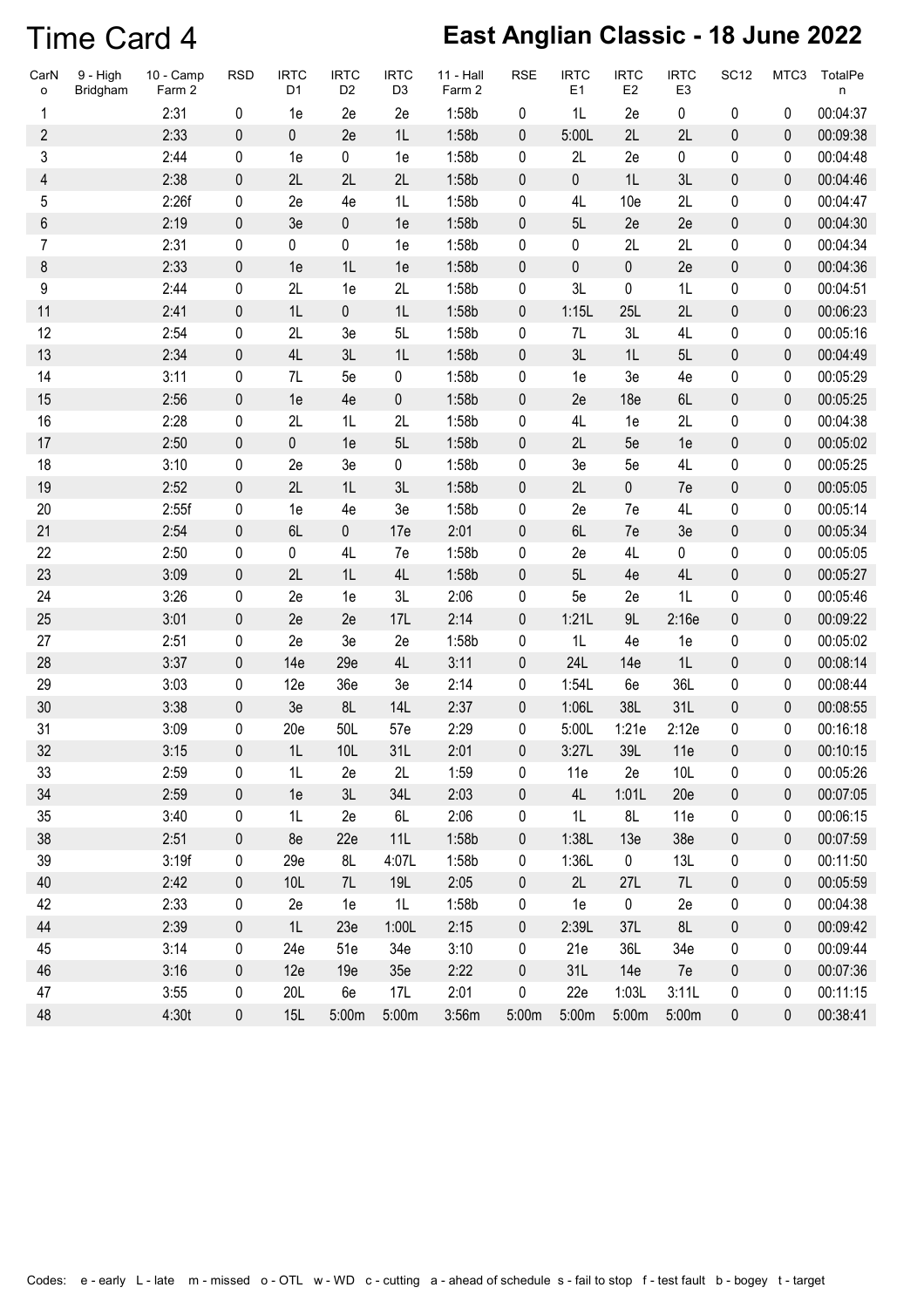### Positions after each Test

| Position       | $1 - Hall$<br>Farm 1 | 2 - Camp<br>Farm 1 | 3 - Thorpe<br>Farmyard 1 | 4 - Mickle<br>Mere 1 | $5 -$<br>Larkshall 1 | 6 - Mickle<br>Mere 2 | 7 - Thorpe<br>Farmyard 2 | $8 -$<br>Larkshall 2 | 9 - High<br>Bridgham | 10 - Camp<br>Farm 2 | $11 - Hall$<br>Farm 2 |
|----------------|----------------------|--------------------|--------------------------|----------------------|----------------------|----------------------|--------------------------|----------------------|----------------------|---------------------|-----------------------|
| $\mathbf{1}$   | $\mathbf{1}$         | $\mathbf{1}$       | $\mathbf{1}$             | $\mathbf{1}$         | $\overline{1}$       | -1                   | $\mathbf{1}$             | $\mathbf 1$          |                      | $\mathbf{1}$        | $\overline{1}$        |
| $\sqrt{2}$     | $\overline{2}$       | $\overline{2}$     | $6\,$                    | $\,6\,$              | $\boldsymbol{6}$     | $\overline{2}$       | $\overline{2}$           | $\overline{2}$       |                      | $\overline{2}$      | $\overline{2}$        |
| 3              | $\mathfrak{Z}$       | 6                  | $\overline{2}$           | $\overline{2}$       | $5\phantom{.0}$      | 5                    | $5\phantom{.0}$          | $9\,$                |                      | 6                   | $\boldsymbol{6}$      |
| 4              | $\overline{4}$       | $5\phantom{.0}$    | $5\phantom{.0}$          | $5\,$                | $\overline{2}$       | $9\,$                | 9                        | $5\phantom{.0}$      |                      | $\sqrt{5}$          | $\sqrt{5}$            |
| 5              | $5\phantom{.0}$      | $\overline{4}$     | 8                        | 8                    | $\bf 8$              | 4                    | 4                        | $6\phantom{.0}$      |                      | 9                   | 9                     |
| $6\phantom{.}$ | $\,6\,$              | $\bf 8$            | $\overline{4}$           | $\overline{4}$       | $\overline{4}$       | $6\,$                | $\,6\,$                  | $\overline{4}$       |                      | $\overline{4}$      | $\overline{4}$        |
| $\overline{7}$ | $\overline{7}$       | 13                 | 16                       | 16                   | $9\,$                | 8                    | 8                        | $\bf 8$              |                      | $16\,$              | 16                    |
| 8              | $\bf 8$              | $\overline{7}$     | $\overline{7}$           | $9\,$                | $16\,$               | $16\,$               | 16                       | $16\,$               |                      | $\bf 8$             | $\, 8$                |
| 9              | 9                    | $\mathbf{3}$       | $9\,$                    | 13                   | 13                   | $\mathfrak{Z}$       | $\mathbf{3}$             | $\mathfrak{Z}$       |                      | $\mathfrak{Z}$      | $\mathbf{3}$          |
| $10$           | $10$                 | 16                 | 13                       | $3\phantom{a}$       | $\mathfrak{Z}$       | 23                   | 23                       | $7\overline{ }$      |                      | $\overline{7}$      | $\overline{7}$        |
| 11             | 11                   | $9\,$              | $\mathfrak{Z}$           | 23                   | 23                   | 11                   | $\overline{7}$           | 23                   |                      | 11                  | 11                    |
| 12             | 12                   | 11                 | 11                       | 11                   | 11                   | $7\overline{ }$      | 12                       | $12$                 |                      | 12                  | 12                    |
| 13             | 13                   | 23                 | 23                       | 17                   | $\overline{7}$       | 12                   | 11                       | 11                   |                      | 13                  | 13                    |
| 14             | 14                   | 12                 | 17                       | $\overline{7}$       | 12                   | 13                   | 13                       | $13$                 |                      | 23                  | 23                    |
| 15             | 15                   | 17                 | 19                       | 15                   | 15                   | 17                   | 17                       | 17                   |                      | 17                  | 17                    |
| 16             | 16                   | 19                 | 15                       | 12                   | 17                   | 15                   | 15                       | 15                   |                      | 15                  | 15                    |
| 17             | 17                   | $10\,$             | 12                       | 19                   | $19$                 | $20\,$               | $20\,$                   | $20\,$               |                      | $20\,$              | $20\,$                |
| 18             | $18$                 | 15                 | 42                       | $10\,$               | 42                   | $19$                 | 19                       | $19$                 |                      | $19$                | $19$                  |
| 19             | 19                   | 22                 | 22                       | 42                   | $10$                 | 21                   | 21                       | 21                   |                      | 21                  | 21                    |
| $20\,$         | $20\,$               | 43                 | $10$                     | $20\,$               | 41                   | 14                   | 14                       | 14                   |                      | 14                  | 14                    |
| 21             | 22                   | 42                 | 43                       | 22                   | $22\,$               | $18$                 | 18                       | $18$                 |                      | $18$                | $18$                  |
| 22             | 23                   | $20\,$             | $20\,$                   | 41                   | $20\,$               | $35\,$               | 35                       | $35\,$               |                      | 27                  | 27                    |
| 23             | 27                   | 41                 | 41                       | $36\,$               | 40                   | $27\,$               | 27                       | $27\,$               |                      | 35                  | 35                    |
| 24             | 29                   | 40                 | 40                       | 43                   | 21                   | 40                   | 25                       | $40\,$               |                      | 40                  | 42                    |
| 25             | 32                   | 14                 | 14                       | $40\,$               | 43                   | $25\,$               | 40                       | 33                   |                      | 42                  | 33                    |
| 26             | $35\,$               | 21                 | 21                       | $14$                 | $18$                 | 33                   | 33                       | 42                   |                      | 33                  | 40                    |
| 27             | 36                   | $34\,$             | 34                       | 21                   | 34                   | 42                   | 42                       | 22                   |                      | 22                  | 22                    |
| 28             | $37\,$               | $25\,$             | $36\,$                   | $34\,$               | 14                   | 22                   | 22                       | $38\,$               |                      | $38\,$              | $38\,$                |
| 29             | 38                   | 36                 | 25                       | 18                   | 25                   | 24                   | 38                       | 25                   |                      | 25                  | 25                    |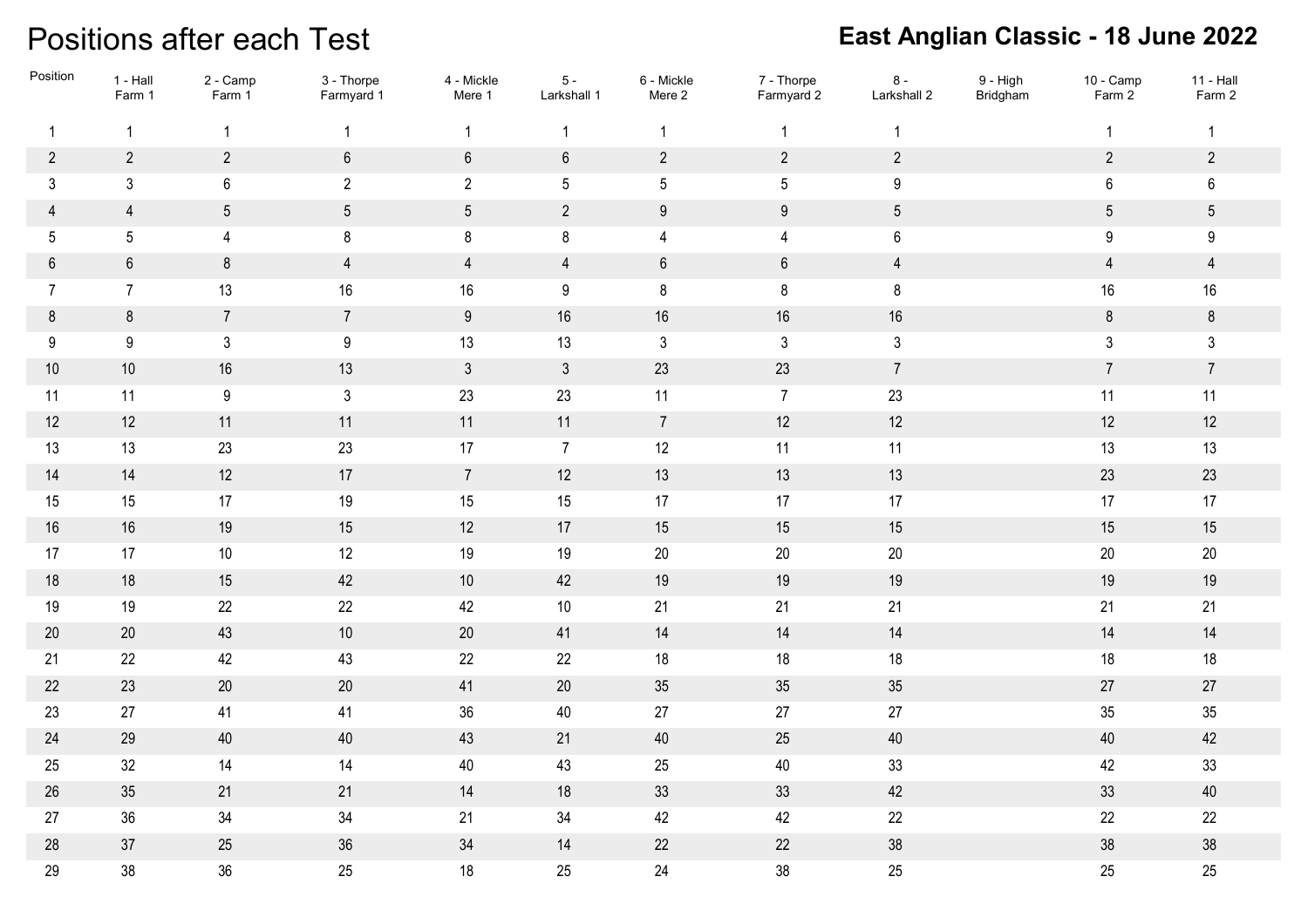#### Positions after each Test

| Position | 1 - Hall<br>Farm 1 | 2 - Camp<br>Farm 1 | 3 - Thorpe<br>Farmyard 1 | 4 - Mickle<br>Mere 1 | $5 -$<br>Larkshall 1 | 6 - Mickle<br>Mere 2 | 7 - Thorpe<br>Farmyard 2 | $8 -$<br>Larkshall 2 | 9 - High<br>Bridgham | 10 - Camp<br>Farm 2 | 11 - Hall<br>Farm 2 |
|----------|--------------------|--------------------|--------------------------|----------------------|----------------------|----------------------|--------------------------|----------------------|----------------------|---------------------|---------------------|
| 30       | 39                 | 35                 | 18                       | 35                   | 35                   | 38                   | 24                       | 24                   |                      | 24                  | 24                  |
| 31       | 40                 | $18$               | 35                       | 25                   | 29                   | 29                   | 29                       | 29                   |                      | 29                  | 29                  |
| 32       | 41                 | 29                 | 29                       | 29                   | 33                   | 44                   | 44                       | 44                   |                      | 44                  | 44                  |
| 33       | 42                 | 33                 | 33                       | 33                   | $27\,$               | 34                   | 34                       | 34                   |                      | $34\,$              | 34                  |
| 34       | 44                 | 27                 | 27                       | 27                   | 38                   | 46                   | 46                       | 46                   |                      | 46                  | 46                  |
| 35       | 33                 | 24                 | 24                       | $38\,$               | 24                   | $30\,$               | 30                       | $30\,$               |                      | $30\,$              | $30\,$              |
| 36       | 34                 | 30 <sup>°</sup>    | 38                       | 26                   | 30                   | 28                   | 28                       | 28                   |                      | 32                  | 32                  |
| 37       | 21                 | 26                 | 30                       | 24                   | 32                   | 32                   | 32                       | 32                   |                      | 28                  | 28                  |
| 38       | 46                 | 38                 | 26                       | 30 <sup>°</sup>      | 44                   | 48                   | 48                       | 48                   |                      | 31                  | 47                  |
| 39       | 43                 | 28                 | 28                       | 32                   | 28                   | 31                   | 31                       | 31                   |                      | 48                  | 31                  |
| 40       | 47                 | 45                 | 45                       | 28                   | 46                   | 47                   | 47                       | 47                   |                      | 47                  | 45                  |
| 41       | 25                 | 37                 | 44                       | 44                   | 45                   | 45                   | 45                       | 45                   |                      | 45                  | 48                  |
| 42       | 26                 | 44                 | 46                       | 46                   | 48                   | 39                   | 39                       | 39                   |                      | 39                  | 39                  |
| 43       | 24                 | 46                 | 32                       | 45                   | 47                   |                      |                          |                      |                      |                     |                     |
| 44       | $30\,$             | 32                 | 48                       | 48                   | 31                   |                      |                          |                      |                      |                     |                     |
| 45       | 31                 | 48                 | 47                       | 47                   | 39                   |                      |                          |                      |                      |                     |                     |
| 46       | 28                 | 47                 | 31                       | 31                   |                      |                      |                          |                      |                      |                     |                     |
| 47       | 48                 | 31                 | 39                       | $39\,$               |                      |                      |                          |                      |                      |                     |                     |
| 48       | 45                 | 39                 |                          |                      |                      |                      |                          |                      |                      |                     |                     |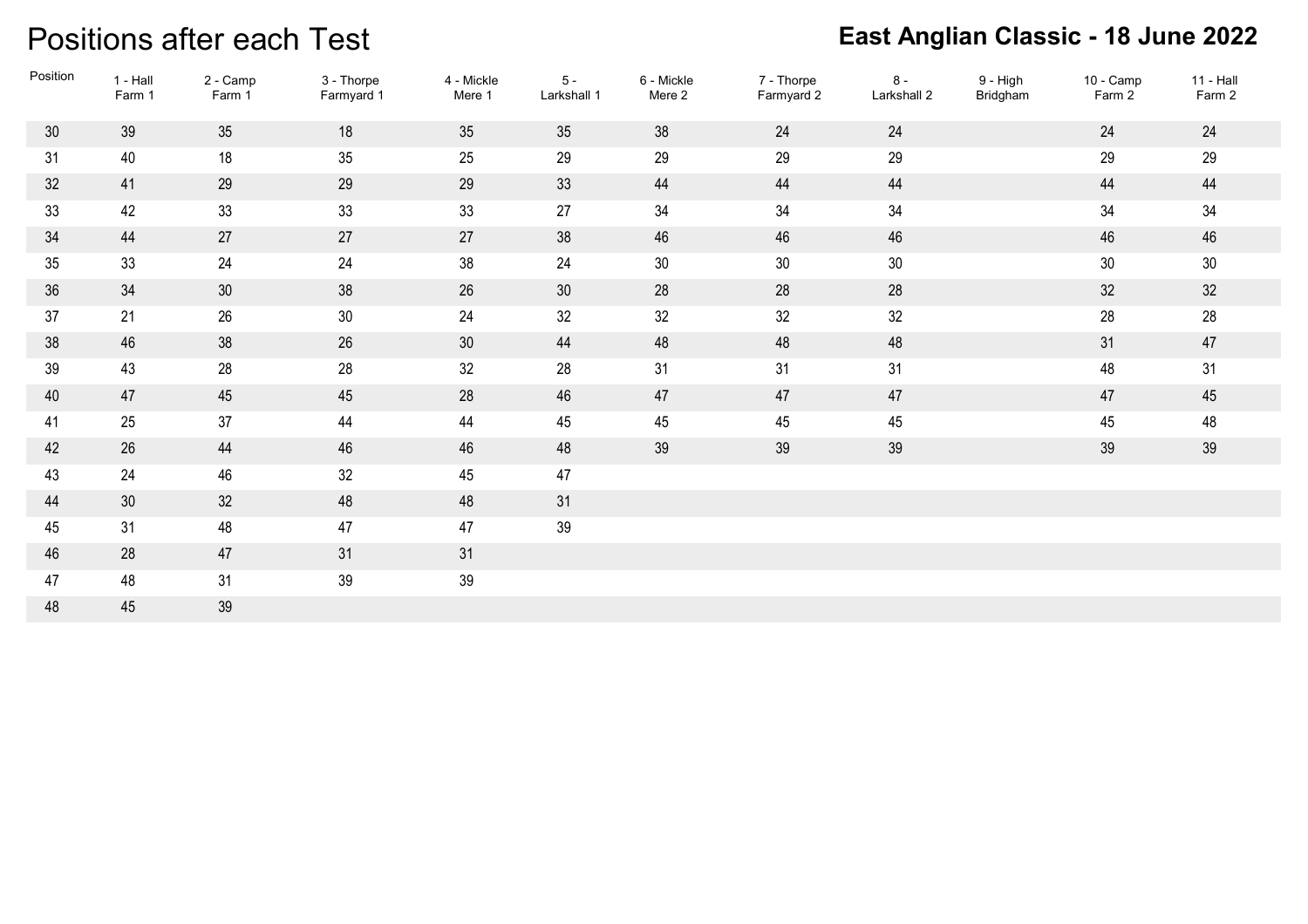### Positions after each IRTC

| Position        | <b>IRTC</b><br>A1 | <b>IRTC</b><br>A2 | <b>IRTC</b><br>A3 | <b>IRTC</b><br>A4 | <b>IRTC</b><br>A <sub>5</sub> | <b>IRTC</b><br><b>B1</b> | <b>IRTC</b><br><b>B2</b> | <b>IRTC</b><br>B <sub>3</sub> | <b>IRTC</b><br><b>B4</b> | <b>IRTC</b><br>C <sub>1</sub> | <b>IRTC</b><br>C <sub>2</sub> | <b>IRTC</b><br>C <sub>3</sub> | <b>IRTC</b><br>C <sub>4</sub> | <b>IRTC</b><br>D <sub>1</sub> | <b>IRTC</b><br>D <sub>2</sub> | <b>IRTC</b><br>D <sub>3</sub> | <b>IRTC</b><br>E1 | <b>IRTC</b><br>E <sub>2</sub> |
|-----------------|-------------------|-------------------|-------------------|-------------------|-------------------------------|--------------------------|--------------------------|-------------------------------|--------------------------|-------------------------------|-------------------------------|-------------------------------|-------------------------------|-------------------------------|-------------------------------|-------------------------------|-------------------|-------------------------------|
| $\mathbf{1}$    | 6                 | $\overline{2}$    | $\overline{2}$    | $\overline{2}$    | 2                             | 1                        | $\mathbf 1$              | 1                             | -1                       | -1                            | -1                            |                               | 1                             | -1                            | -1                            | -1                            | $\overline{1}$    | 1                             |
| $\overline{2}$  | $\overline{7}$    | $\overline{1}$    | $\overline{1}$    | $\overline{1}$    | $\mathbf{1}$                  | $5\phantom{.0}$          | 5                        | 5                             | $\overline{2}$           | $\overline{2}$                | $\overline{2}$                | $\overline{2}$                | $\overline{2}$                | $\overline{2}$                | $\overline{2}$                | $\overline{2}$                | $6\,$             | 6                             |
| $\mathfrak{Z}$  | 17                | 6                 | 13                | 4                 | $\mathbf{3}$                  | $\overline{2}$           | $\overline{2}$           | $\overline{2}$                | 5                        | 6                             | 6                             | 6                             | 4                             | 6                             | 6                             | 6                             | $5\,$             | $5\overline{)}$               |
| $\overline{4}$  | $\overline{2}$    | $\overline{7}$    | 3                 | 12                | $\overline{4}$                | 6                        | 6                        | 6                             | 6                        | 5                             | 5                             | 4                             | 6                             | 5                             | 5                             | 5                             | 9                 | 9                             |
| 5               | 4                 | 13                | 4                 | 3                 | 23                            | 8                        | 8                        | 9                             | 9                        | 4                             | 4                             | 5                             | 5                             | 9                             | 9                             | 9                             | 4                 | 4                             |
| 6               | 11                | $\mathbf{3}$      | 12                | 23                | 8                             | 9                        | 9                        | 8                             | 4                        | 9                             | 9                             | 8                             | 8                             | 4                             | 4                             | $\overline{4}$                | 8                 | 8                             |
| 7               | 14                | 11                | 19                | 8                 | 12                            | 4                        | 4                        | 4                             | 8                        | 8                             | 8                             | 9                             | 9                             | 16                            | 16                            | 16                            | 16                | 16                            |
| 8               | $\mathbf{1}$      | 12                | 23                | 19                | $6\phantom{.}6$               | 16                       | 16                       | 16                            | 16                       | 16                            | 16                            | 16                            | 16                            | 8                             | 8                             | 8                             | 3                 | $\mathfrak{Z}$                |
| 9               | 8                 | 4                 | 8                 | 13                | 11                            | $\mathbf{3}$             | 3                        | 3                             | 3                        | $\mathbf{3}$                  | 3                             | 3                             | 3                             | 3                             | 3                             | 3                             | $\overline{7}$    | $\overline{7}$                |
| 10              | 9                 | $5\phantom{.0}$   | 11                | 17                | 17                            | 23                       | 23                       | 23                            | 23                       | 23                            | 23                            | 23                            | 11                            | $\overline{7}$                | $\overline{7}$                | 7                             | 12                | 13                            |
| 11              | 13                | 8                 | 17                | 6                 | 13                            | 13                       | 11                       | 11                            | 11                       | 11                            | 11                            | 11                            | $\overline{7}$                | 11                            | 11                            | 11                            | 13                | 12                            |
| 12              | 18                | 19                | 6                 | 11                | 19                            | 11                       | $\overline{7}$           | $\overline{7}$                | $\overline{7}$           | $\overline{7}$                | $\overline{7}$                | 7 <sup>1</sup>                | 23                            | 12                            | 12                            | 12                            | 23                | 23                            |
| 13              | $\mathbf{3}$      | 23                | 41                | 15                | 35                            | $\overline{7}$           | 13                       | 12                            | 12                       | 17                            | 12                            | 17                            | 12                            | 13                            | 23                            | 13                            | 17                | 17                            |
| 14              | 12                | 17                | 15                | 35                | $5\overline{)}$               | 12                       | 12                       | 17                            | 17                       | 12                            | 17                            | 12                            | 17                            | 23                            | 13                            | 23                            | 15                | 15                            |
| 15              | 15                | 14                | 35                | $\overline{7}$    | $\overline{7}$                | 17                       | 17                       | 13                            | 13                       | 13                            | 13                            | 13                            | 13                            | 17                            | 17                            | 17                            | 20                | $20\,$                        |
| 16              | 19                | 15                | $\overline{7}$    | 14                | 15                            | 19                       | 19                       | 19                            | 42                       | 42                            | 42                            | 42                            | 15                            | 15                            | 15                            | 15                            | 11                | 11                            |
| 17              | 20                | 41                | 14                | 5                 | 14                            | 15                       | 42                       | 42                            | 15                       | 15                            | 15                            | 15                            | 20                            | 20                            | 20                            | 20                            | 19                | 19                            |
| 18              | $5\overline{)}$   | 18                | 16                | 16                | 10                            | 42                       | 15                       | 15                            | 10                       | 20                            | 20                            | 20                            | 19                            | 19                            | 19                            | 19                            | 2                 | $\overline{2}$                |
| 19              | 23                | 35                | 5                 | 21                | 21                            | 10                       | 10                       | 10                            | 19                       | 19                            | 19                            | 19                            | 10                            | 21                            | 21                            | 21                            | 21                | 14                            |
| 20              | 41                | 16                | 21                | 41                | 16                            | 41                       | 41                       | 20                            | 20                       | 22                            | 10                            | 10                            | 21                            | 14                            | 14                            | 14                            | 14                | 21                            |
| 21              | 10 <sup>°</sup>   | 21                | 10                | 10                | 41                            | 22                       | 20                       | 22                            | 22                       | 10                            | 21                            | 21                            | 14                            | 18                            | 18                            | 18                            | 18                | 18                            |
| 22              | 22                | 9                 | 9                 | 18                | 9                             | 20                       | 22                       | 21                            | 21                       | 21                            | 14                            | 14                            | 35                            | 27                            | 27                            | 27                            | 27                | 27                            |
| 23              | 29                | 10                | 18                | 9                 | 22                            | 40                       | 21                       | 18                            | 18                       | 14                            | 43                            | 18                            | 18                            | 35                            | 35                            | 35                            | 35                | 35                            |
| 24              | 33                | 43                | 22                | 22                | 43                            | 18                       | 18                       | 43                            | 43                       | 43                            | 18                            | 35                            | 43                            | 40                            | 40                            | 42                            | 42                | 42                            |
| 25              | 42                | 22                | 43                | 43                | 42                            | 21                       | 43                       | 14                            | 14                       | 18                            | 35                            | 43                            | 27                            | 42                            | 42                            | 40                            | 40                | 33                            |
| 26              | 16                | 25                | 25                | 42                | $20\,$                        | 43                       | 14                       | 35                            | 35                       | 35                            | 33                            | 33                            | 25                            | 33                            | 33                            | 33                            | 33                | 40                            |
| 27              | 35                | 32                | 34                | 20                | 25                            | 14                       | 35                       | 25                            | 33                       | 33                            | 40                            | 40                            | 40                            | 22                            | 22                            | 22                            | 22                | 22                            |
| 28              | 21                | 42                | 20                | 25                | 34                            | 25                       | 25                       | 40                            | 40                       | 27                            | 27                            | 27                            | 33                            | 38                            | 25                            | 25                            | 24                | 24                            |
| 29              | 34                | 20                | 42                | 34                | 36                            | 35                       | 40                       | 33                            | 25                       | 40                            | 25                            | 25                            | 24                            | 25                            | 38                            | 38                            | 25                | $25\,$                        |
| 30 <sup>°</sup> | 43                | 34                | 40                | 40                | 40                            | 34                       | 34                       | 27                            | 27                       | 25                            | 34                            | 34                            | 42                            | 24                            | 24                            | 24                            | 38                | $38\,$                        |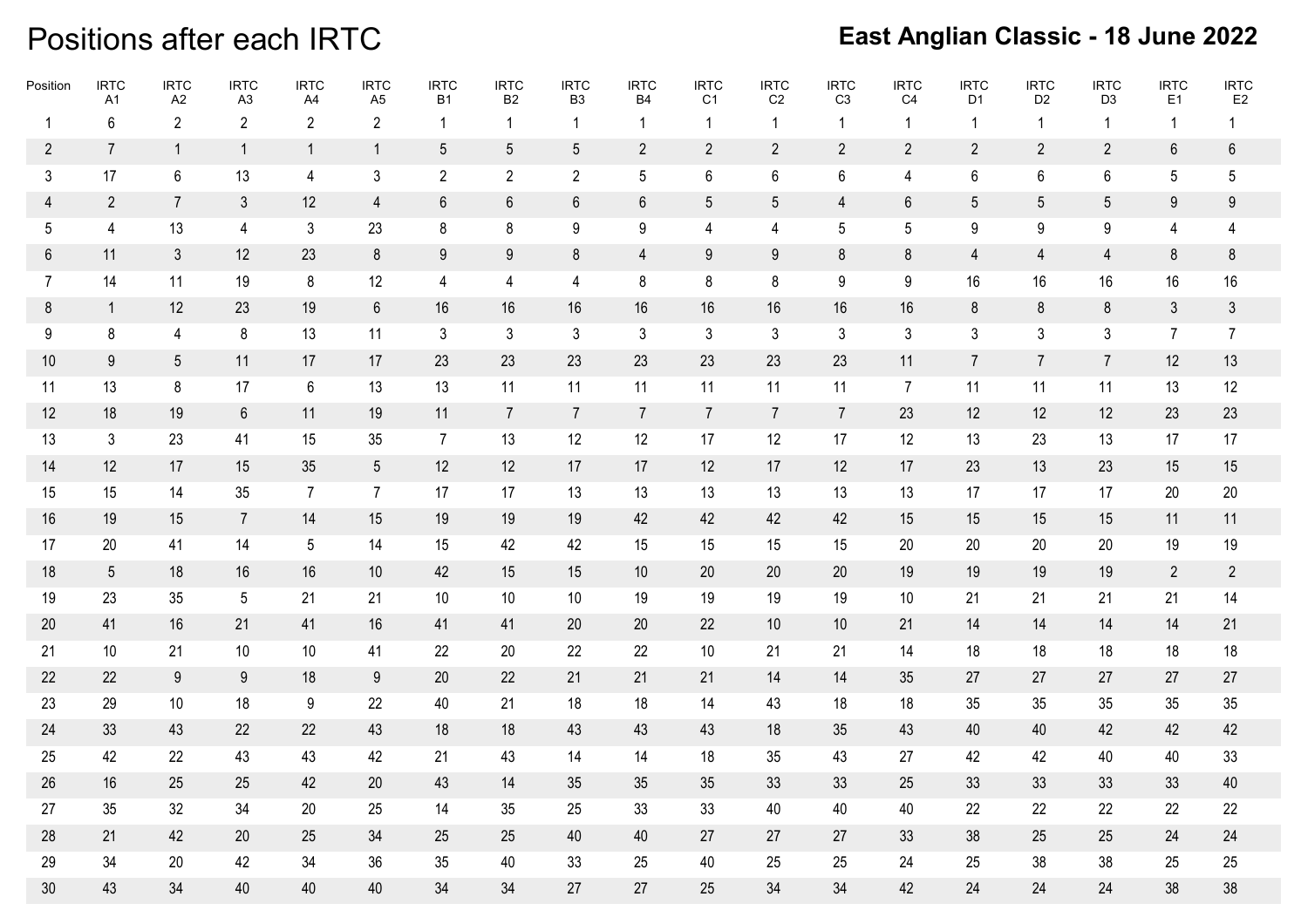### Positions after each IRTC

| Position | <b>IRTC</b><br>A1 | <b>IRTC</b><br>A2 | <b>IRTC</b><br>A <sub>3</sub> | <b>IRTC</b><br>A4 | <b>IRTC</b><br>A <sub>5</sub> | <b>IRTC</b><br><b>B1</b> | <b>IRTC</b><br><b>B2</b> | <b>IRTC</b><br>B <sub>3</sub> | <b>IRTC</b><br><b>B4</b> | <b>IRTC</b><br>C1 | <b>IRTC</b><br>C <sub>2</sub> | <b>IRTC</b><br>C <sub>3</sub> | <b>IRTC</b><br>C4 | <b>IRTC</b><br>D <sub>1</sub> | <b>IRTC</b><br>D <sub>2</sub> | <b>IRTC</b><br>D <sub>3</sub> | <b>IRTC</b><br>E1 | <b>IRTC</b><br>E <sub>2</sub> |
|----------|-------------------|-------------------|-------------------------------|-------------------|-------------------------------|--------------------------|--------------------------|-------------------------------|--------------------------|-------------------|-------------------------------|-------------------------------|-------------------|-------------------------------|-------------------------------|-------------------------------|-------------------|-------------------------------|
| 31       | 25                | 40                | 36                            | 36                | 18                            | 29                       | 33                       | 34                            | 34                       | 34                | 24                            | 24                            | 22                | 29                            | 29                            | 29                            | 29                | 29                            |
| 32       | 32                | 36                | 26                            | 26                | 29                            | 33                       | 27                       | 38                            | 38                       | 24                | 38                            | 38                            | 38                | 44                            | 44                            | 44                            | 34                | 34                            |
| 33       | 37                | 26                | 29                            | 29                | 24                            | 27                       | 38                       | 24                            | 24                       | 38                | 22                            | 22                            | 29                | 34                            | 34                            | 34                            | 46                | 46                            |
| 34       | 38                | 29                | 38                            | 24                | 30 <sup>°</sup>               | 38                       | 24                       | 30 <sup>°</sup>               | 30 <sup>°</sup>          | 29                | 29                            | 29                            | 44                | 46                            | 46                            | 46                            | 44                | 44                            |
| 35       | 40                | 38                | 30 <sup>°</sup>               | 30 <sup>°</sup>   | 27                            | 24                       | 30 <sup>°</sup>          | 32                            | 29                       | 30 <sup>°</sup>   | 30 <sup>°</sup>               | 30 <sup>°</sup>               | 28                | 30                            | 30                            | 30 <sup>°</sup>               | 30                | 30                            |
| 36       | 24                | 24                | 24                            | 27                | 33                            | 30 <sup>°</sup>          | 32                       | 29                            | 28                       | 44                | 44                            | 44                            | 34                | 32                            | 32                            | 32                            | 28                | 28                            |
| 37       | 26                | 30 <sup>°</sup>   | 27                            | 38                | 28                            | 32 <sup>2</sup>          | 28                       | 28                            | 46                       | 46                | 46                            | 28                            | 30 <sup>°</sup>   | 28                            | 28                            | 28                            | 32                | 32                            |
| 38       | 36                | 27                | 33                            | 33                | 26                            | 28                       | 29                       | 44                            | 44                       | 28                | 28                            | 46                            | 46                | 31                            | 31                            | 31                            | 47                | 47                            |
| 39       | 27                | 28                | 28                            | 28                | 38                            | 44                       | 46                       | 46                            | 32                       | 32                | 48                            | 48                            | 32                | 48                            | 47                            | 47                            | 31                | 31                            |
| 40       | 30 <sup>°</sup>   | 33                | 45                            | 45                | 45                            | 46                       | 44                       | 48                            | 48                       | 48                | 32 <sup>°</sup>               | 32                            | 48                | 47                            | 48                            | 45                            | 45                | 45                            |
| 41       | 28                | 45                | 31                            | 46                | 46                            | 45                       | 48                       | 31                            | 31                       | 31                | 31                            | 31                            | 31                | 45                            | 45                            | 48                            | 39                | 39                            |
| 42       | 31                | 31                | 32                            | 32                | 32                            | 48                       | 31                       | 47                            | 47                       | 47                | 47                            | 47                            | 47                | 39                            | 39                            | 39                            | 48                | 48                            |
| 43       | 46                | 46                | 46                            | 44                | 44                            | 47                       | 45                       | 45                            | 45                       | 45                | 45                            | 45                            | 45                |                               |                               |                               |                   |                               |
| 44       | 45                | 48                | 48                            | 37                | 37                            | 31                       | 47                       | 39                            | 39                       | 39                | 39                            | 39                            | 39                |                               |                               |                               |                   |                               |
| 45       | 48                | 44                | 44                            | 48                | 48                            | 39                       | 39                       |                               |                          |                   |                               |                               |                   |                               |                               |                               |                   |                               |
| 46       | 47                | 37                | 37                            | 47                | 47                            |                          |                          |                               |                          |                   |                               |                               |                   |                               |                               |                               |                   |                               |
| 47       | 39                | 47                | 47                            | 31                | 31                            |                          |                          |                               |                          |                   |                               |                               |                   |                               |                               |                               |                   |                               |
| 48       | 44                | 39                | 39                            | 39                | 39                            |                          |                          |                               |                          |                   |                               |                               |                   |                               |                               |                               |                   |                               |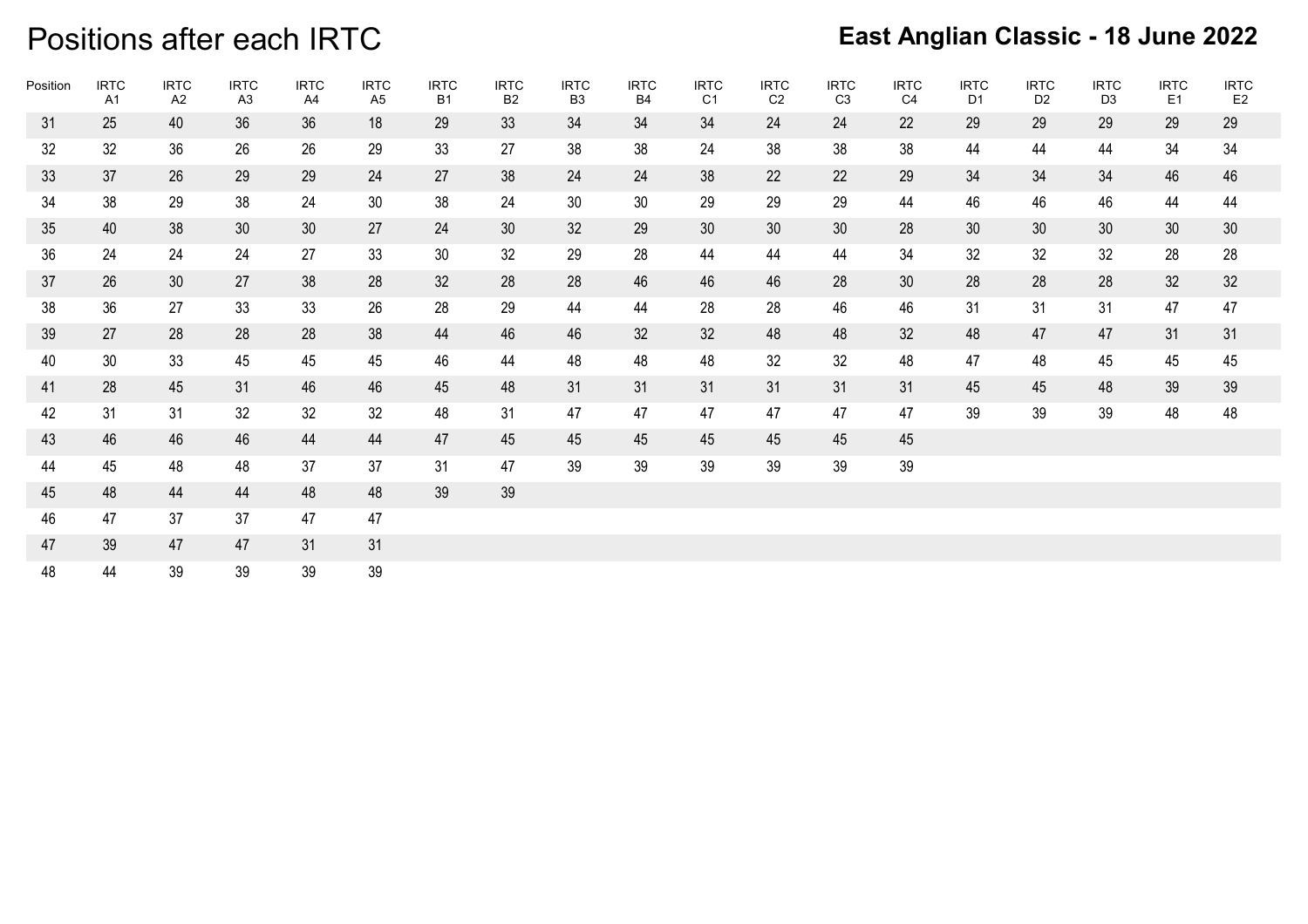### Results of the Tests **East Anglian Classic - 18 June 2022**

#### **Historic Rally**

|                | N <sub>0</sub> | Total        | Class          | <b>Driver</b>          | <b>Navigator</b>      | Year | <b>Car</b>               | CC   |
|----------------|----------------|--------------|----------------|------------------------|-----------------------|------|--------------------------|------|
| 1              | 5              | 00:22:27     | 1 34           | Owen Turner            | Amy Henchoz           | 1977 | Mitsubishi Lancer        | 1600 |
| $\mathbf{1}$   | 6              | 00:22:27     | 1 <sub>2</sub> | <b>Matthew Abrey</b>   | lan Canavan           | 1974 | <b>Austin Mini</b>       | 1287 |
| 3              | 1              | 00:22:33     | 1 <sub>1</sub> | Dan Willan             | <b>Niall Frost</b>    | 1962 | Volvo PV544              | 1800 |
| 4              | $\overline{2}$ | 00:22:40     | 2 34           | Leigh J Powley         | <b>Brian Goff</b>     | 1986 | <b>Toyota Corolla</b>    | 1587 |
| 5              | 9              | 00:22:42     | 2 <sub>2</sub> | James Griffiths        | James Howell          | 1972 | Austin Mini 1275GT       | 1275 |
| 6              | 16             | 00:22:48     | 3 34           | Dan Darkin             | Nick Darkin           | 1990 | Mazda MX5                | 1597 |
| 7              | 4              | 00:23:09     | 3 <sub>2</sub> | <b>Harvey Steele</b>   | Martin Pitt           | 1971 | Volvo 144                | 1986 |
| 8              | 8              | 00:23:12     | 4 <sub>2</sub> | Gavin Rogers           | Suze Endean           | 1971 | Reliant Scimitar SE5A    | 2994 |
| 9              | 13             | 00:23:26     | 4 34           | Tim Tordoff            | lan Frazer            | 1989 | Peugeot 205              | 1580 |
| 10             | 3              | 00:23:41     | 5 <sub>2</sub> | Dave Leadbetter        | Cath Woodman          | 1974 | <b>BMW 2002</b>          | 1990 |
| 11             | $\overline{7}$ | 00:23:49     | 6 2            | Paul Hernaman          | lain Tullie           | 1972 | Porsche 911              | 2700 |
| 12             | 11             | 00:24:16     | 16             | Ken Binstead           | Sarah Binstead        | 1973 | MG <sub>B</sub>          | 1800 |
| 13             | 15             | 00:24:17     | 2 78           | Angus McQueen          | Mike Cochrane         | 1982 | <b>BMW 323i</b>          | 2295 |
| 13             | 12             | 00:24:17     | 1 78           | Les Andrew             | Nick Middleton        | 1981 | Peugeot 104 ZS           | 1219 |
| 15             | 23             | 00:24:23     | 3 78           | Hugh Garnish           | David Bell            | 1977 | Ford Fiesta              | 1598 |
| 16             | 17             | 00:24:40     | 36             | Philip Wood            | Kelvin Phipps         | 1964 | Volvo P1800              | 2000 |
| 16             | 19             | 00:24:40     | 26             | Simon Malins           | Suzanne Barker        | 1973 | Hillman Hunter           | 1725 |
| 16             | 20             | 00:24:40     | 7 <sub>2</sub> | Paul O'Kane            | Henry Carr            | 1975 | Mercedes Benz 280 SLC    | 2975 |
| 19             | 38             | 00:24:55     | 2 <sub>1</sub> | Peter Joy              | Amy Joy               | 1959 | Lotus Elite              | 1216 |
| 20             | 22             | 00:25:15     | 4 78           | Mark Goodwin           | <b>Anthony Davies</b> | 1977 | Triumph TR7              | 1998 |
| 21             | 33             | 00:25:19     | 4 6            | Paul Heaney            | Sandra Heaney         | 1969 | Lancia Fulvia            | 1300 |
| 22             | 27             | 00:25:25     | 8 <sub>2</sub> | <b>Stanley Graham</b>  | Liz Jordan            | 1972 | Triumph Dolomite 1850    | 1854 |
| 23             | 18             | 00:25:29     | 1 <sub>5</sub> | <b>Bill Cleyndert</b>  | <b>Emily Anderson</b> | 1928 | Ford Model A Special     | 3600 |
| 24             | 40             | 00:25:33     | 5 6            | Lee Davies             | <b>Richard White</b>  | 1973 | Austin Mini              | 1275 |
| 25             | 32             | 00:26:38     | 6 6            | Douglas Smith          | Adam Blacker          | 1973 | Mercedes Benz 280S       | 2800 |
| 26             | 29             | 00:26:45     | 2 <sub>5</sub> | Jeff Wincott           | Anne Tweddell         | 1961 | Riley 1.5                | 1489 |
| 27             | 21             | 00:27:06     | 3 <sub>5</sub> | lan Doble              | David Mann            | 1970 | MG C GT                  | 2913 |
| 28             | 14             | 00:27:08     | 3 <sub>1</sub> | Emma Henchoz           | Rob Henchoz           | 1960 | Volvo PV544              | 1800 |
| 29             | 39             | 00:27:19     | 5 78           | Mark Taylor            | Saria Monsen-Elvik    | 1990 | Peugeot 205 1.6 GTI      | 1600 |
| 30             | 34             | 00:27:23     | 4 5            | Andrew Parr            | Robert Funnell        | 1965 | Austin Cooper S          | 1293 |
| 31             | 35             | 00:28:18     | 7 6            | Phil Cheek             | Chris Rhodes          | 1970 | Hillman Hartwell Avenger | 1600 |
| 32             | 25             | 00:29:32     | 6 78           | <b>Rich Harrison</b>   | Peter John Boyce      | 1980 | VW Golf GTI Mk1          | 1600 |
| 33             | 24             | 00:30:06     | 55             | Jacolyn Wales          | David Morris          | 1966 | MG BGT                   | 1798 |
| 34             | 31             | 00:31:29     | 7 78           | Dean Forrest           | Jeff Holtom           | 1976 | MG B Roadster            | 1800 |
| 35             | 30             | 00:32:15     | 8 6            | Peter Geering          | John Christmas        | 1971 | MG B Roadster            | 1798 |
| 36             | 28             | 00:36:16     | 8 78           | <b>Brian Dwelly</b>    | Janette Dwelly        | 1986 | Porsche 924S             | 2479 |
| Run            |                |              |                |                        |                       |      |                          |      |
|                | <b>No</b>      | <b>Total</b> | <b>Class</b>   | <b>Driver</b>          | <b>Navigator</b>      | Year | <b>Car</b>               | CC   |
| $\mathbf 1$    | 42             | 00:23:44     | 1 R            | John Peterson          | David Smalley         | 1963 | Austin Mini Cooper S     | 1293 |
| $\overline{2}$ | 44             | 00:27:10     | 2 R            | Curtis Jacoby          | Dexter Jacoby         | 1990 | Jaguar XJ-S              | 5300 |
| 3              | 46             | 00:29:55     | 3 R            | Julian Riley           | Sara Riley            | 1959 | Riley 1.5                | 1489 |
| 4              | 47             | 00:29:59     | 4 R            | <b>Richard Gormley</b> | David Peplow          | 1974 | MG BGT                   | 1798 |
| 5              | 45             | 00:35:54     | 5 R            | <b>Gavin Print</b>     | Emma Print            | 1992 | Mazda Eunos Roadster     | 1590 |
| 6              | 48             | 00:36:21     | 6 R            | Georgina Mitchell      | James Mitchell        | 1955 | Triumph TR2              | 1991 |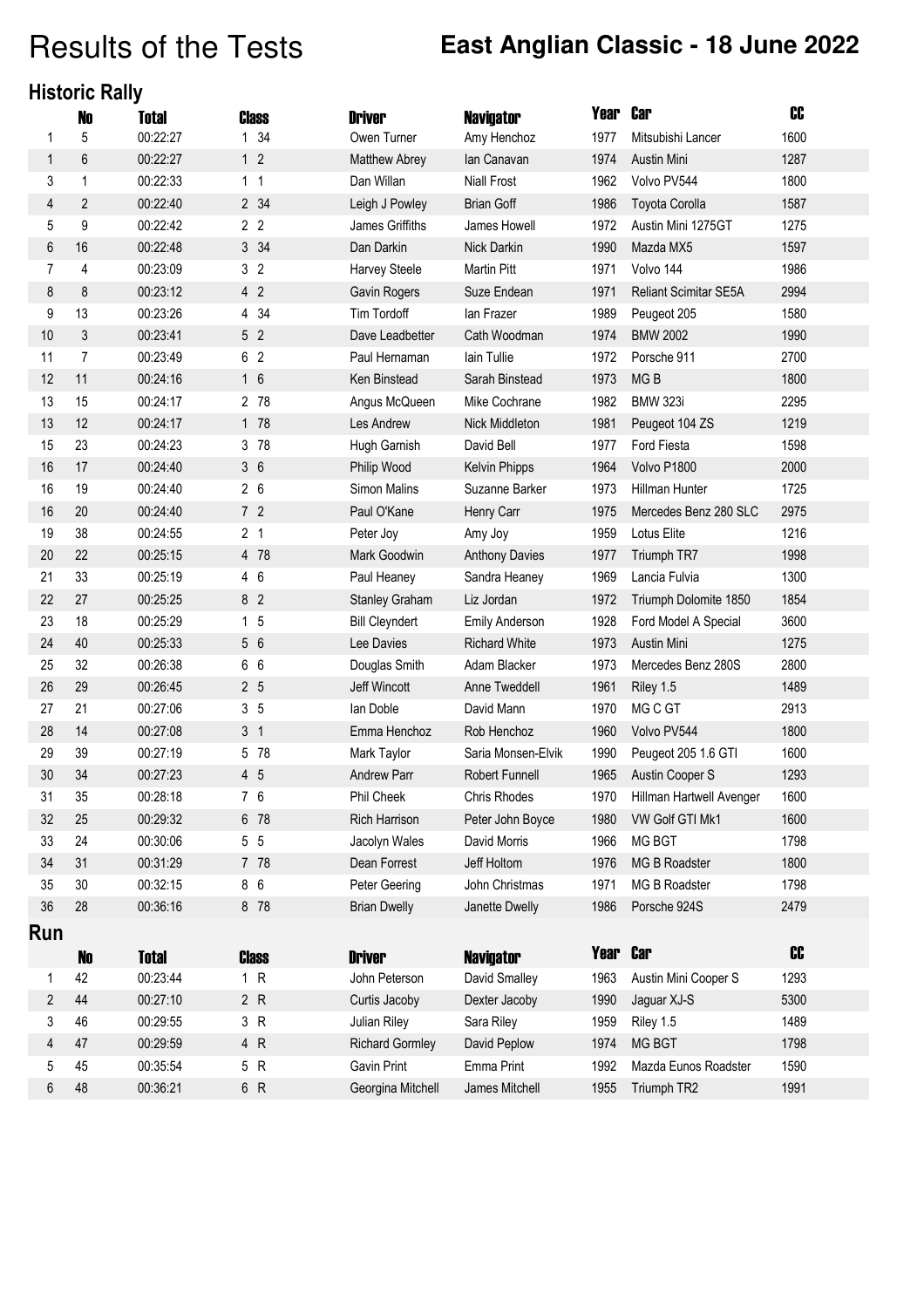# Results of the Regularities **East Anglian Classic - 18 June 2022**

|  | <b>Historic Rally</b> |  |
|--|-----------------------|--|
|  |                       |  |

|     | N <sub>0</sub> | <b>Total</b> | Class          | <b>Driver</b>          | <b>Navigator</b>      | Year | <b>Car</b>                   | CC   |
|-----|----------------|--------------|----------------|------------------------|-----------------------|------|------------------------------|------|
| 1   | 1              | 00:00:25     | 1 <sub>1</sub> | Dan Willan             | <b>Niall Frost</b>    | 1962 | Volvo PV544                  | 1800 |
| 2   | $\overline{4}$ | 00:00:26     | 1 <sub>2</sub> | Harvey Steele          | <b>Martin Pitt</b>    | 1971 | Volvo 144                    | 1986 |
| 3   | 3              | 00:00:31     | 2 <sub>2</sub> | Dave Leadbetter        | Cath Woodman          | 1974 | <b>BMW 2002</b>              | 1990 |
| 4   | 8              | 00:00:32     | 3 <sup>2</sup> | Gavin Rogers           | Suze Endean           | 1971 | <b>Reliant Scimitar SE5A</b> | 2994 |
| 5   | $\overline{7}$ | 00:00:37     | 4 <sub>2</sub> | Paul Hernaman          | lain Tullie           | 1972 | Porsche 911                  | 2700 |
| 6   | 6              | 00:00:48     | 5 <sub>2</sub> | Matthew Abrey          | lan Canavan           | 1974 | Austin Mini                  | 1287 |
| 6   | 9              | 00:00:48     | 6 2            | James Griffiths        | James Howell          | 1972 | Austin Mini 1275GT           | 1275 |
| 8   | 17             | 00:00:53     | 16             | Philip Wood            | Kelvin Phipps         | 1964 | Volvo P1800                  | 2000 |
| 9   | 23             | 00:00:56     | 1 78           | Hugh Garnish           | David Bell            | 1977 | Ford Fiesta                  | 1598 |
| 10  | 12             | 00:00:57     | 2 78           | Les Andrew             | Nick Middleton        | 1981 | Peugeot 104 ZS               | 1219 |
| 11  | 16             | 00:00:58     | 1 34           | Dan Darkin             | Nick Darkin           | 1990 | Mazda MX5                    | 1597 |
| 12  | 5              | 00:01:01     | 2 34           | Owen Turner            | Amy Henchoz           | 1977 | Mitsubishi Lancer            | 1600 |
| 13  | 14             | 00:01:11     | 2 <sub>1</sub> | Emma Henchoz           | Rob Henchoz           | 1960 | Volvo PV544                  | 1800 |
| 14  | 21             | 00:01:15     | 15             | lan Doble              | David Mann            | 1970 | MG C GT                      | 2913 |
| 15  | 20             | 00:01:23     | 72             | Paul O'Kane            | Henry Carr            | 1975 | Mercedes Benz 280 SLC        | 2975 |
| 16  | 35             | 00:01:37     | 26             | <b>Phil Cheek</b>      | <b>Chris Rhodes</b>   | 1970 | Hillman Hartwell Avenger     | 1600 |
| 17  | 15             | 00:01:44     | 3 78           | Angus McQueen          | Mike Cochrane         | 1982 | <b>BMW 323i</b>              | 2295 |
| 18  | 13             | 00:01:47     | 3 34           | Tim Tordoff            | lan Frazer            | 1989 | Peugeot 205                  | 1580 |
| 19  | 19             | 00:01:59     | 36             | <b>Simon Malins</b>    | Suzanne Barker        | 1973 | Hillman Hunter               | 1725 |
| 20  | 11             | 00:02:11     | 4 6            | Ken Binstead           | Sarah Binstead        | 1973 | MG <sub>B</sub>              | 1800 |
| 21  | 24             | 00:03:07     | 2 <sub>5</sub> | Jacolyn Wales          | David Morris          | 1966 | MG BGT                       | 1798 |
| 22  | 18             | 00:03:08     | 3 <sub>5</sub> | <b>Bill Cleyndert</b>  | <b>Emily Anderson</b> | 1928 | Ford Model A Special         | 3600 |
| 23  | 27             | 00:03:27     | 8 <sub>2</sub> | Stanley Graham         | Liz Jordan            | 1972 | Triumph Dolomite 1850        | 1854 |
| 24  | $\mathbf{2}$   | 00:05:22     | 4 34           | Leigh J Powley         | <b>Brian Goff</b>     | 1986 | Toyota Corolla               | 1587 |
| 24  | 33             | 00:05:22     | 56             | Paul Heaney            | Sandra Heaney         | 1969 | Lancia Fulvia                | 1300 |
| 26  | 40             | 00:05:24     | 6 6            | Lee Davies             | <b>Richard White</b>  | 1973 | Austin Mini                  | 1275 |
| 27  | 22             | 00:06:00     | 4 78           | Mark Goodwin           | <b>Anthony Davies</b> | 1977 | Triumph TR7                  | 1998 |
| 28  | 28             | 00:06:04     | 5 78           | <b>Brian Dwelly</b>    | Janette Dwelly        | 1986 | Porsche 924S                 | 2479 |
| 29  | 25             | 00:06:31     | 6 78           | Rich Harrison          | Peter John Boyce      | 1980 | VW Golf GTI Mk1              | 1600 |
| 30  | 30             | 00:07:37     | 7 6            | Peter Geering          | John Christmas        | 1971 | MG B Roadster                | 1798 |
| 31  | 38             | 00:09:43     | 3 <sub>1</sub> | Peter Joy              | Amy Joy               | 1959 | Lotus Elite                  | 1216 |
| 32  | 29             | 00:10:35     | 4 5            | Jeff Wincott           | Anne Tweddell         | 1961 | Riley 1.5                    | 1489 |
| 33  | 34             | 00:11:41     | 55             | Andrew Parr            | Robert Funnell        | 1965 | Austin Cooper S              | 1293 |
| 34  | 32             | 00:18:04     | 8 6            | Douglas Smith          | Adam Blacker          | 1973 | Mercedes Benz 280S           | 2800 |
| 35  | 31             | 00:24:58     | 7 78           | Dean Forrest           | Jeff Holtom           | 1976 | MG B Roadster                | 1800 |
| 36  | 39             | 00:33:13     | 8 78           | Mark Taylor            | Saria Monsen-Elvik    | 1990 | Peugeot 205 1.6 GTI          | 1600 |
| Run |                |              |                |                        |                       |      |                              |      |
|     | No             | Total        | Class          | <b>Driver</b>          | <b>Navigator</b>      | Year | <b>Car</b>                   | CC   |
|     | 42             | 00:06:20     | 1 R            | John Peterson          | David Smalley         | 1963 | Austin Mini Cooper S         | 1293 |
| 2   | 46             | 00:10:06     | 2 R            | Julian Riley           | Sara Riley            | 1959 | Riley 1.5                    | 1489 |
| 3   | 44             | 00:13:16     | 3 R            | Curtis Jacoby          | Dexter Jacoby         | 1990 | Jaguar XJ-S                  | 5300 |
| 4   | 45             | 00:21:57     | 4 R            | Gavin Print            | Emma Print            | 1992 | Mazda Eunos Roadster         | 1590 |
| 5   | 47             | 00:22:30     | 5 R            | <b>Richard Gormley</b> | David Peplow          | 1974 | MG BGT                       | 1798 |
| 6   | 48             | 00:36:46     | 6 R            | Georgina Mitchell      | James Mitchell        | 1955 | Triumph TR2                  | 1991 |
|     |                |              |                |                        |                       |      |                              |      |